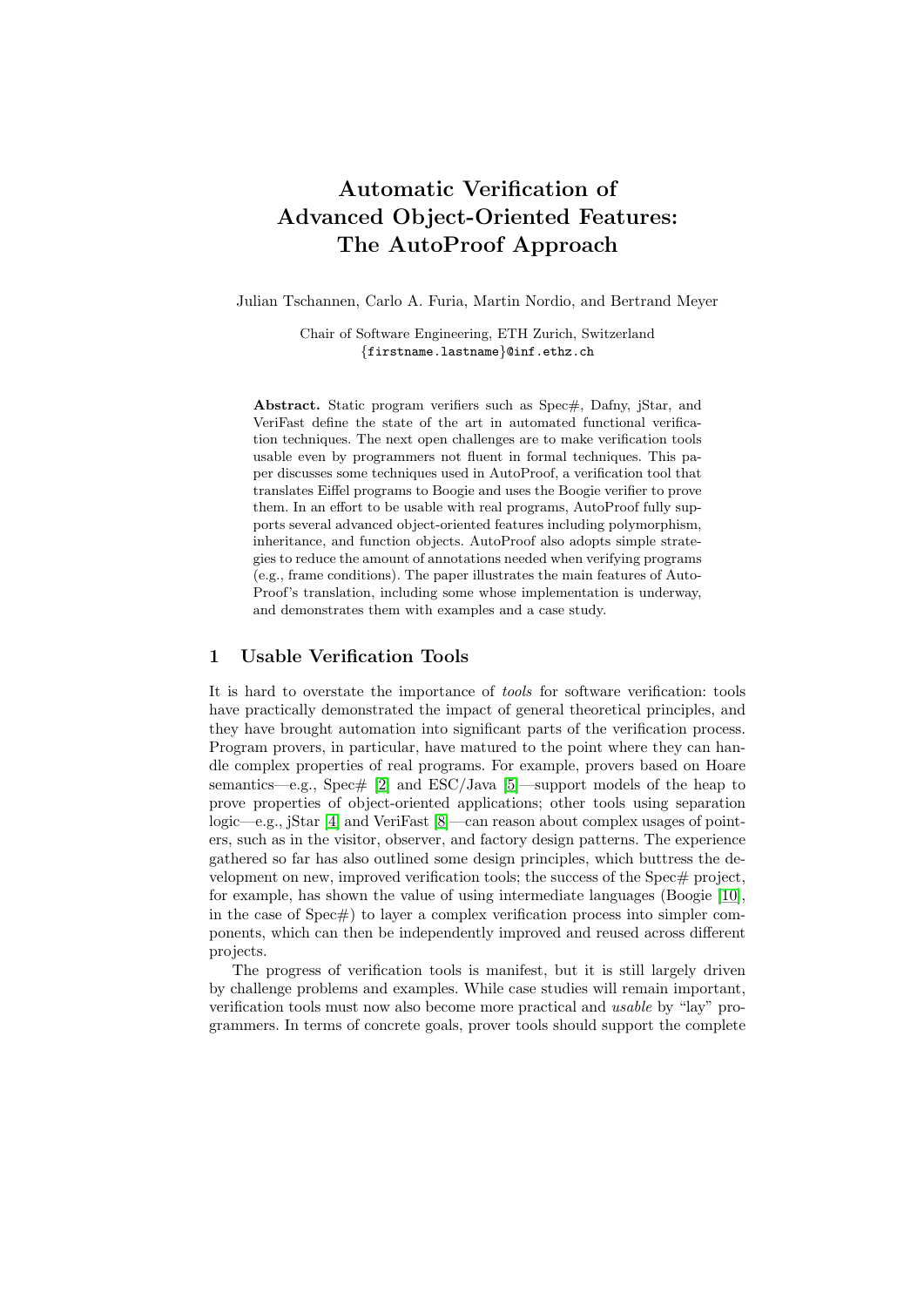semantics of their target programming language; they should require minimal annotational effort besides writing ordinary pre and postconditions of routines (methods); and they should give valuable feedback when verification fails.

The present paper describes some traits of AutoProof, a static verifier for Eiffel programs that makes some progress towards these goals of increased usability. AutoProof translates Eiffel programs annotated with contracts (pre and postconditions, class invariants, intermediate assertions) into Boogie programs. The translation currently handles sophisticated language features such as exception handling and function objects (called *agents* in Eiffel parlance, and *delegates* in  $C#$ ). To reduce the need for additional annotations, AutoProof includes simple syntactic rules to generate standard frame conditions from postconditions, so that programmers have to write down explicit frame conditions only in the more complex cases.

This paper outlines the translation of Eiffel programs into Boogie, focusing on the most original features such as exception handling (which is peculiarly different in Eiffel, as opposed to other object-oriented languages such as Java and  $C#$ ) and the generation of simple frame conditions. The translation of more standard constructs is described elsewhere [\[25\]](#page-22-0). At the time of writing, Auto-Proof does not implement the translation of exceptions described in the paper, but its inclusion is underway. The paper also reports a case study where we automatically verify several Eiffel programs, exercising different language features, with AutoProof. AutoProof is part of EVE (Eiffel Verification Environment), the research branch of the EiffelStudio integrated development environment, which integrates several verification techniques and tools. EVE is distributed as free software and available for download at:

#### <http://se.inf.ethz.ch/research/eve/>

A version of AutoProof is also integrated into CloudStudio [\[21\]](#page-22-1) web-based multilanguage integrated development environment, available online at:

## <http://cloudstudio.ethz.ch/>.

Outline. Section [2](#page-1-0) introduces the Boogie intermediate language to make the paper self-contained. Section [3](#page-3-0) presents the Boogie translation of Eiffel's exception handling primitives; Section [4](#page-6-0) describes a translation of conforming inheritance that supports polymorphism; Section [5](#page-11-0) discusses a technique to verify function objects. Section [6](#page-17-0) sketches other features of the translation, such as the definition of "default" frame conditions; Section [7](#page-18-0) illustrates the examples verified in the case study; Section [8](#page-19-0) presents the essential related work, and Section [9](#page-20-0) outlines future work.

# <span id="page-1-0"></span>2 A Short Introduction to Boogie

Boogie is a language for verification [\[10\]](#page-21-4), as well as an automated verifier that takes programs written in the Boogie language as input. AutoProof verifies Eiffel programs by translating them into the Boogie language and then by calling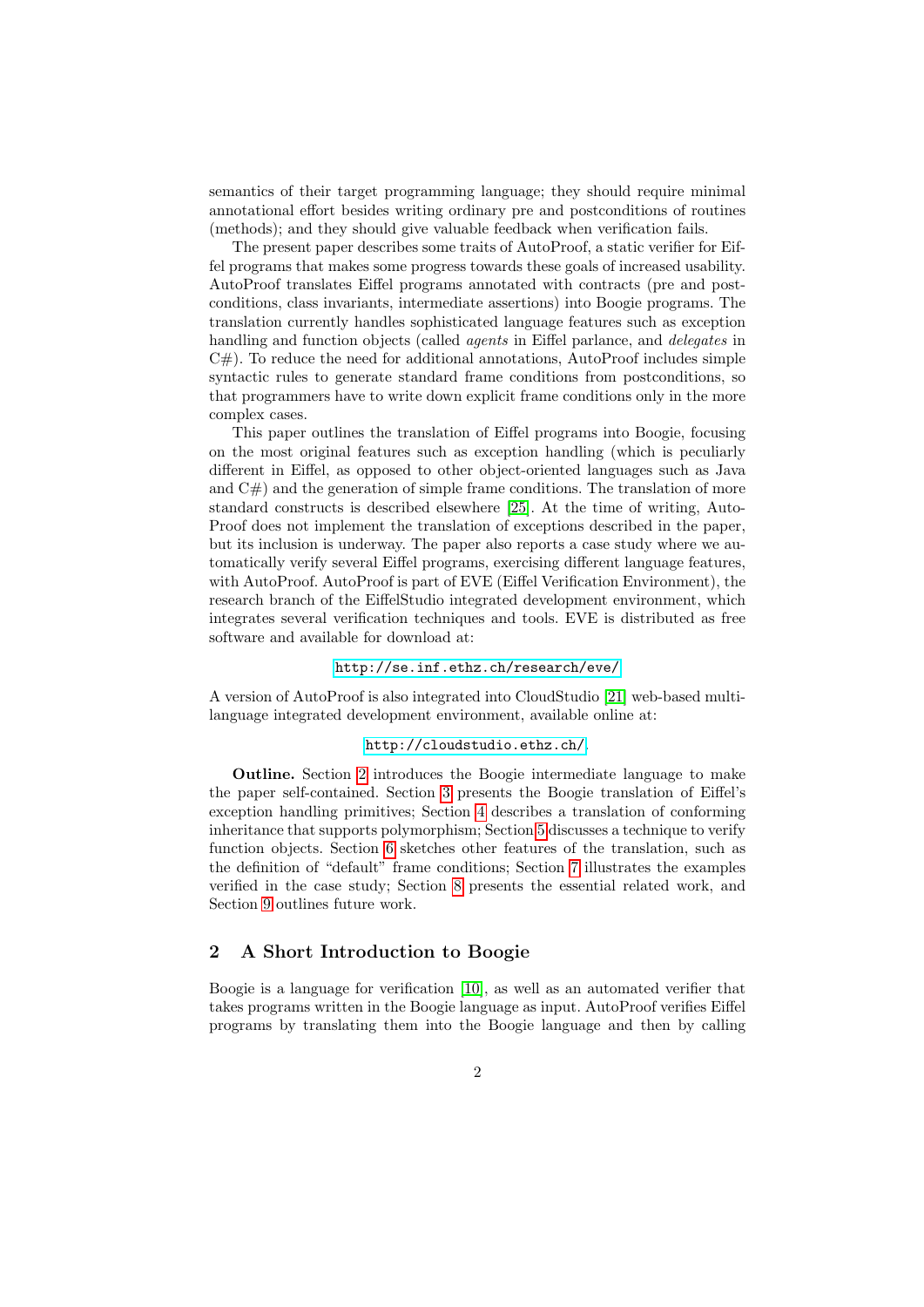the Boogie verifier on the translation. The Boogie verifier generates verification conditions for the input program, and supports different prover back-ends (e.g., Z3 and Simplify) to discharge them. For readers unfamiliar with Boogie, this section describes the essential features of the Boogie language used in the rest of the paper.

The Boogie language offers two kinds of constructs: a simple imperative modular programming language—used to translate the source program (Eiffel, in our case)—and a specification language based on first-order logic—used to define specification elements and background logic theories needed to support complex specifications.

Boogie's specification language is a typed first-order logic with arithmetic. The basic types include Booleans (bool) and mathematical (unbounded) integers (int); the type constructors support the definition of derived types. Line [1](#page-2-0) in Figure [1](#page-2-1) declares a new type person, which Boogie treats as a fresh sort for variables. The specification language supports the definition of global variables and constants, functions (in the sense of mathematical logic), and axioms. Line [2,](#page-2-2) for example, declares a global constant eve of type person. Lines [3](#page-2-3) and [4](#page-2-4) declare two functions age and can vote. Lines [5](#page-2-5) and [6](#page-2-6) introduce two axioms about the declared items: age is defined as 23 for argument eve; and  $can\_vote$  is true precisely for persons whose age is greater than or equal to 18.

- <span id="page-2-0"></span>1 type person;
- <span id="page-2-2"></span>2 const eve: person;
- <span id="page-2-3"></span>3 function age(p: person) returns (int);
- <span id="page-2-4"></span>4 function *can\_vote*(*p*: *person*) returns (bool);
- <span id="page-2-5"></span>5 axiom  $(\text{age}(eve) = 23);$
- <span id="page-2-6"></span>6 axiom ( $\forall$  p: person • can\_vote(p)  $\iff$  age(p)  $\geq$ 18);

<span id="page-2-1"></span>Fig. 1. Some definitions in Boogie's specification language.

Boogie's programming language supports the definition of procedures. Each procedure has a signature, which may include a specification in terms of preconditions (requires), postconditions (ensures), and frame clauses (modifies). The specification clauses contain formulas in Boogie's specification language. Postconditions, in addition, supports the usage of the **old** keyword to evaluate expressions in the state before a procedure was called. Modifies clauses, instead, define a procedure's frame, that is the set of global variables the procedure may modify. Pre- and postconditions may be marked as free, which prevents the generation of proof obligations based on them: a free assertion is assumed to hold whenever convenient, but need not be checked when required.

Procedure implementations use standard imperative constructs (assignments, conditionals, loops, jumps, and procedure calls) with the usual semantics. To write nondeterministic programs, Boogie's programming language includes the havoc command, which assigns a nondeterministically chosen value to its argu-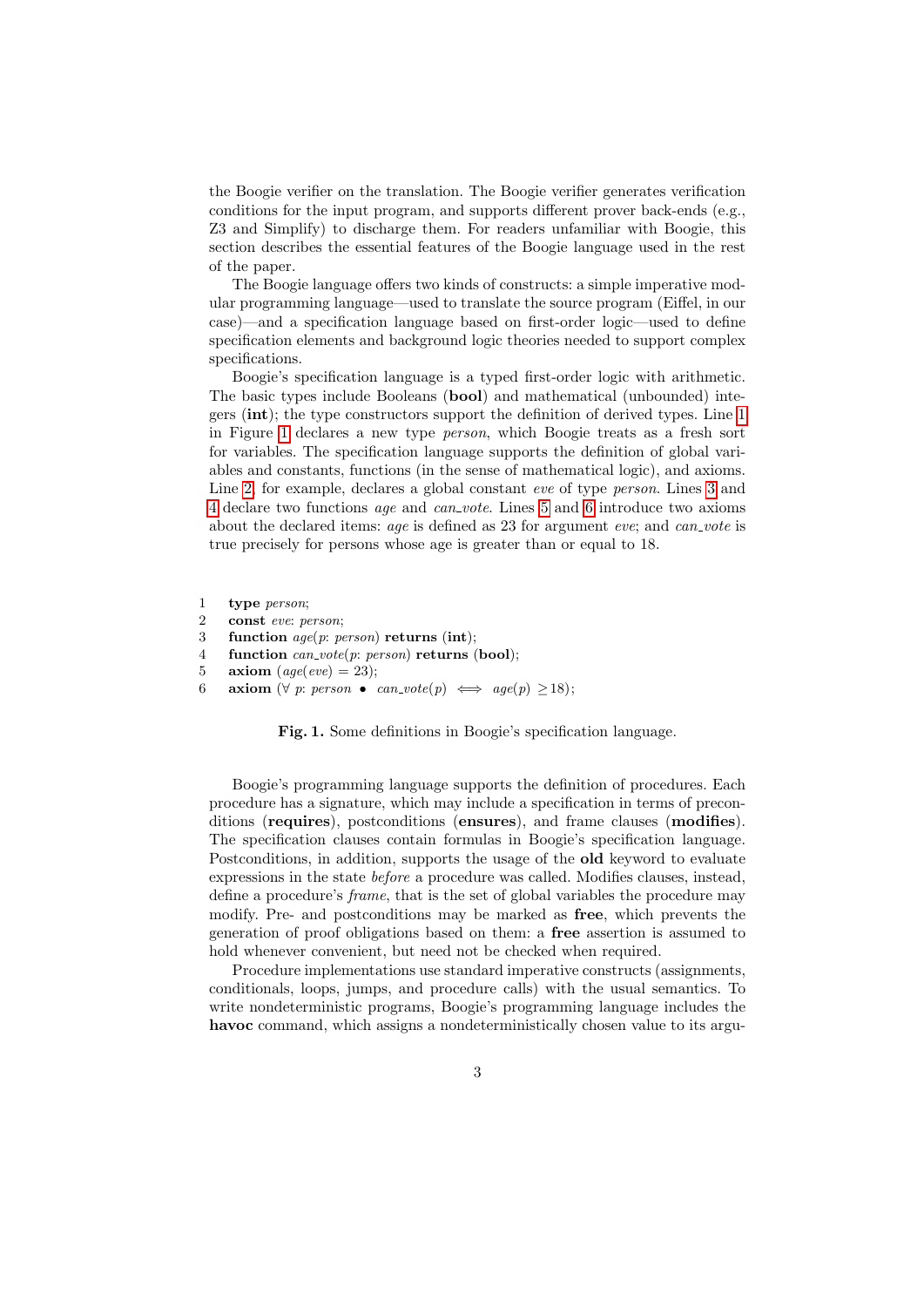ment variables. To constrain the effects of havoc and to express intermediate verification conditions, Boogie's programming language also offers assert and **assume** statements. Both take an arbitrary formula  $F$  as argument. The program state of every execution reaching an **assert**  $F$  must satisfy  $F$ ; otherwise, verification fails. Conversely, the verification process can assume that  $F$  holds of the program state whenever an execution reaches **assume**  $F$ , which "shapes" the nondeterministic behavior when convenient.

Figure [2](#page-3-1) shows the specification and implementation of a procedure vote to cast a vote, demonstrating Boogie syntax.

var votes: int;

```
procedure vote(p: person);
 requires can\_vote(p);
 ensures votes = old(votes) + 1;
 modifies votes;
```

```
implementation vote(p: person) {
  votes := votes + 1}
```
<span id="page-3-1"></span>Fig. 2. A Boogie procedure *vote*: specification and implementation.

# <span id="page-3-0"></span>3 Exceptions

Eiffel's exception handling mechanism is different than most object-oriented programming languages such as  $C#$  and Java.<sup>[1](#page-3-2)</sup> This section presents Eiffel's mechanism (Section [3.1\)](#page-3-3), discusses how to annotate exceptions (Section [3.2\)](#page-4-0), and describes the translation of Eiffel's exceptions to Boogie (Section [3.3\)](#page-5-0) with the help of an example (Section [3.4\)](#page-6-1).

#### <span id="page-3-3"></span>3.1 How Eiffel Exceptions Work

Eiffel exception handlers are specific to each routine, where they occupy an optional rescue clause, which follows the routine body (do). A routine's rescue clause is ignored whenever the routine body executes normally. If, instead, executing the routine body triggers an exception, control is transferred to the rescue clause for exception handling. The exception handler will try to restore the object state to a condition where the routine can execute normally. To this

<span id="page-3-2"></span><sup>&</sup>lt;sup>1</sup> In related work, we have formalized the semantics of Java exceptions [\[16\]](#page-21-5) and compared it against Eiffel's [\[17\]](#page-21-6).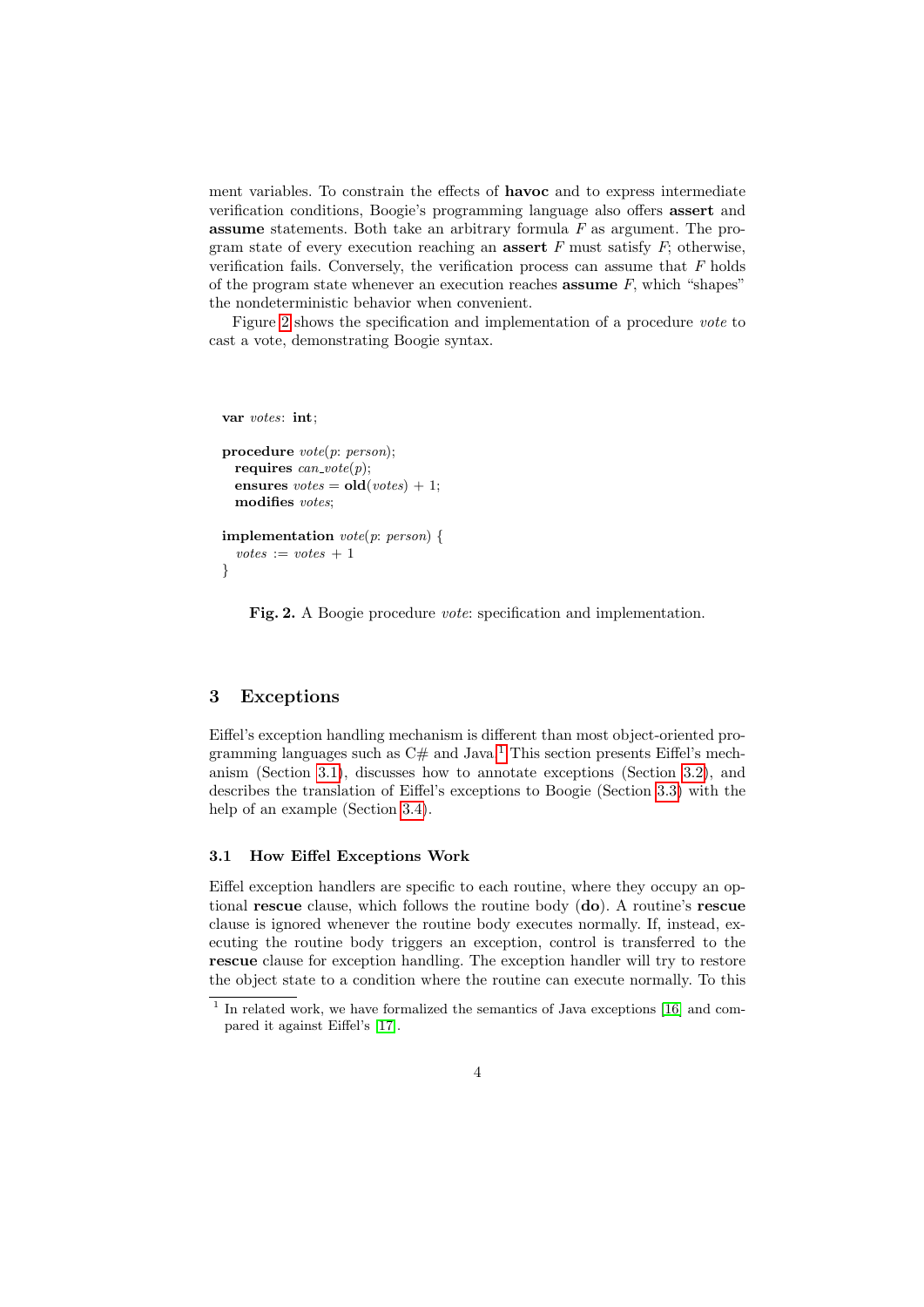end, the body can run more than once, according to the value of an implicit variable Retry, local to each routine: when the execution of the handler terminates, if Retry has value True the routine body is run again, otherwise Retry is False and the pending exception propagates to the rescue clause of the caller routine.

Figure [3](#page-4-1) illustrates the Eiffel exception mechanism with an example. The routine *attempt\_transmission* tries to transmit a message by calling unsafe\_transmit; if the latter routine terminates normally, attempt transmission also terminates normally without executing the **rescue** clause. On the contrary, an exception triggered by *unsafe\_transmit* transfers control to the **rescue** clause, which reexecutes the body for *max\_attempts* times; if all the attempts fail to execute successfully, the attribute (field) *failed* is set and the exception propagates.

```
attempt_transmission (m: STRING)
   local
       failures : INTEGER
   do
        failed :=False
       unsafe\_transmit (m)
   rescue
        failures := failures + 1if failures \langle max_attempts then
           Retry := Trueelse
           failed := Trueend
   end
```
<span id="page-4-1"></span>Fig. 3. An Eiffel routine with exception handler.

#### <span id="page-4-0"></span>3.2 Specifying Exceptions

The postcondition of a routine with rescue clause specifies the program state both after normal termination and when an exception is triggered. The two post-states are in general different, hence we introduce a global Boolean variable  $ExcV$ , which is **True** if and only if the routine has triggered an exception. Using this auxiliary variable, specifying postconditions of routines with exception handlers is straightforward. For example, the postcondition of routine attempt transmission in Figure [3](#page-4-1) says that failed is False if and only if the routine executes normally:

attempt\_transmission (m: STRING)

ensure ExcV implies failed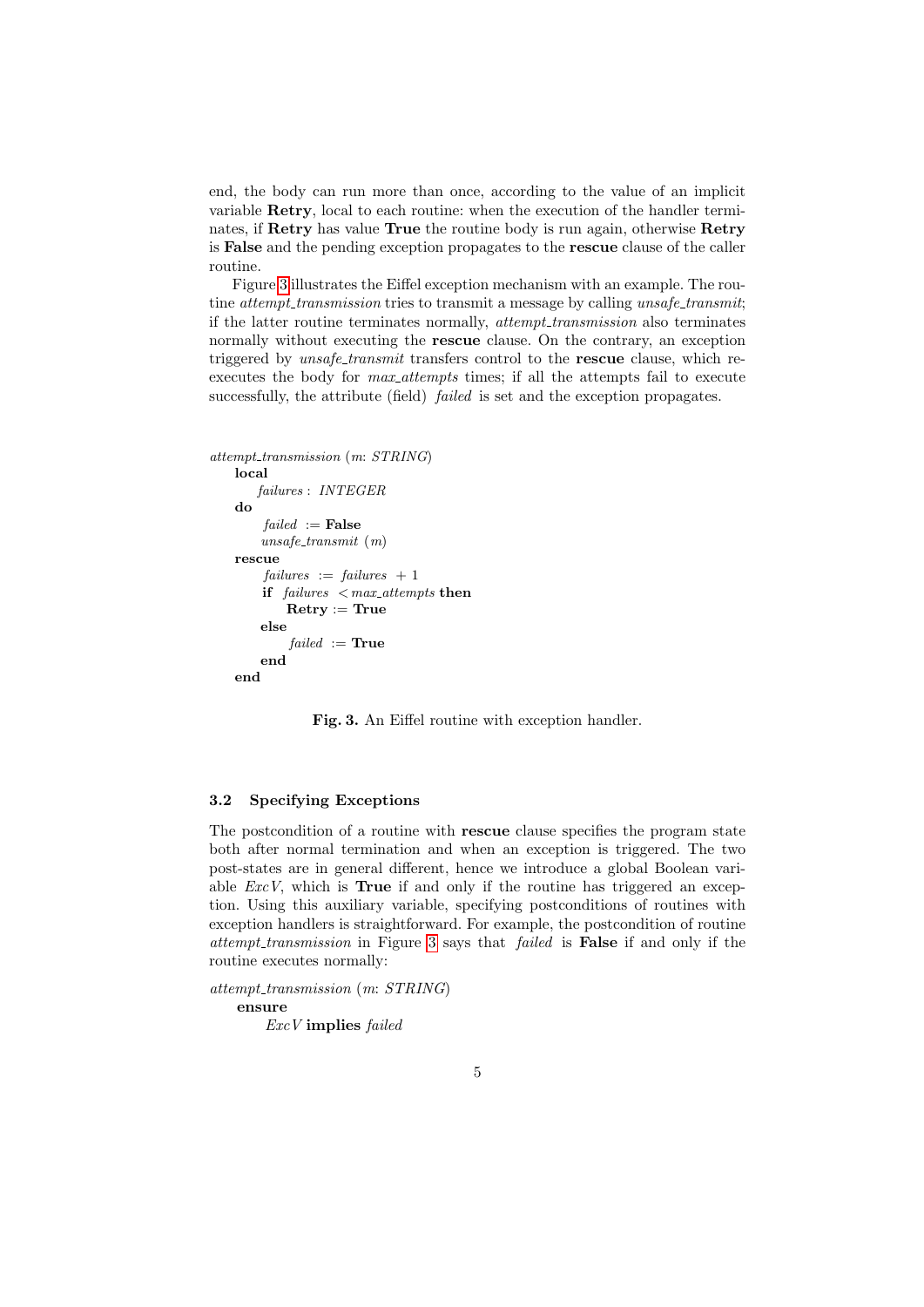#### not ExcV implies not failed

The example also shows that the execution of a rescue clause behaves as a loop: a routine r with exception handler r do  $s_1$  rescue  $s_2$  end behaves as the loop that first executes  $s_1$  unconditionally, and then repeats  $s_2$ ;  $s_1$  until  $s_1$  triggers no exceptions or **Retry** is **False** after the execution of  $s_2$  (in the latter case,  $s_1$  is not executed anymore). To reason about such implicit loops, we introduce a *rescue invariant* [\[20,](#page-22-2)[22\]](#page-22-3); the rescue invariant holds after the first execution of  $s_1$  and after each execution of  $s_2$ ;  $s_1$ . A suitable rescue invariant of routine *attempt\_transmission* is:

rescue invariant not ExcV implies not failed  $(failing < max_{\text{}}attemps)$  implies not failed

#### <span id="page-5-0"></span>3.3 Eiffel Exceptions in Boogie

The auxiliary variable  $ExcV$  becomes a global variable in Boogie, so that every assertion can reference it. The translation also introduces an additional precondition  $ExcV =$  false for every translated routine, because normal calls cannot occur when exceptions are pending, and adds ExcV to the modifies clause of every procedure. Then, a routine with body  $s_1$  and rescue clause  $s_2$  becomes in Boogie:

```
\nabla(s_1, excLabel)exchabel: while (ExcV)invariant \nabla(I_{rescue});
               {
                  ExcV := false;
                  Retru := \mathbf{false}:
                  \nabla(s_2, endLabel)if (\neg Retry) \{ExcV := \text{true}; \text{goto } endLabel\};
                  \nabla(s_1, excLabel)}
```
endLabel:

where  $\nabla(s, l)$  denotes the Boogie translation  $\nabla(s)$  of the instruction s, followed by a jump to label  $l$  if s triggers an exception:

$$
\nabla(s,l) = \begin{cases} \nabla(s',l) \, ; \, \nabla(s'',l) & \text{if } s \text{ is the compound } s' \, ; \, s'' \\ \nabla(s) \, ; \, \text{if } (ExcV) \{ \text{goto } l \} & \text{otherwise} \end{cases}
$$

Therefore, when the body  $s_1$  triggers an exception,  $ExcV$  is set and the execution enters the rescue loop. On the other hand, an exception that occurs in the body of  $s_2$  jumps out of the loop and to the end of the routine.

The exception handling semantics is only superficially similar to having control-flow breaking instructions such as *break* and *continue*—available in languages other than Eiffel—inside standard loops: the program locations where the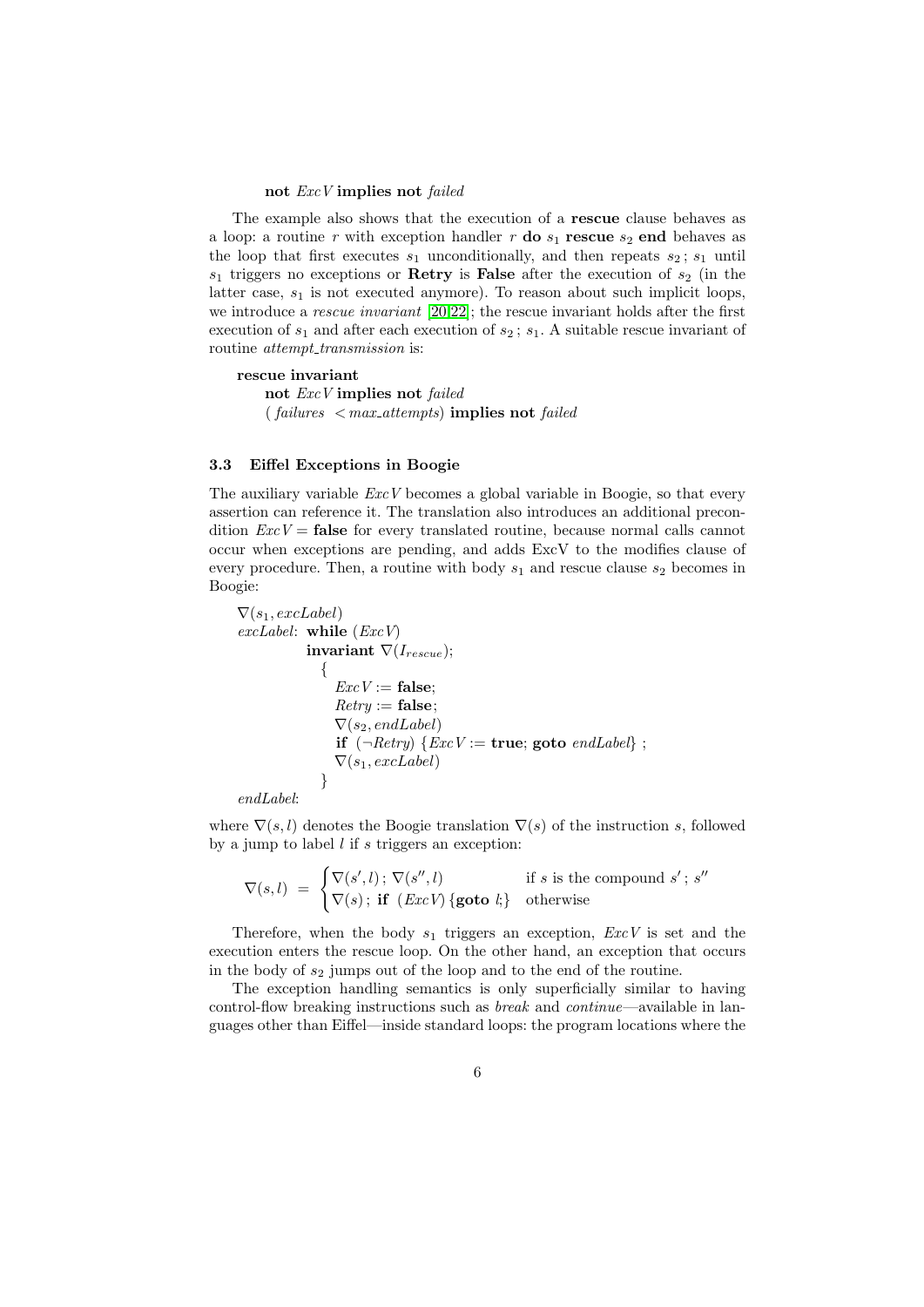control flow diverts in case of exception are implicit, hence the translation has to supply a conditional jump after every instruction that might trigger an exception. This complicates the semantics of the source code, and correspondingly the verification of Boogie code translating routines with exception handling.

## <span id="page-6-1"></span>3.4 An Example of Exception Handling in Boogie

Figure [4](#page-7-0) shows the translation of the example in Figure [3.](#page-4-1) To simplify the pre-sentation, Figure [4](#page-7-0) renders the attributes max attempts, failed, and transmitted (set by *unsafe\_transmit*) as variables rather than locations in a heap map. The loop in lines [24–](#page-7-1)[38](#page-7-2) maps the loop induced by the rescue clause, and its invariant (lines [25](#page-7-3) and [26\)](#page-7-4) is the rescue invariant.

# <span id="page-6-0"></span>4 Inheritance and Polymorphism

The redefinition of a routine  $r$  in a descendant class can *strengthen*  $r$ 's original postcondition by adding an ensure then clause, which conjoins the postcondition in the precursor. The example in Figure [5](#page-8-0) illustrates a difficulty occurring when reasoning about postcondition strengthening in the presence of polymorphic types. The deferred (abstract) class EXP models nonnegative integer expressions and provides a routine *eval* to evaluate the value of an expression object; even if *eval* does not have an implementation in *EXP*, its postcondition specifies that the evaluation always yields a nonnegative value stored in attribute  $last_value$ , which is set as side effect (see Section [6.1\)](#page-17-1). Classes  $CONST$  and PLUS respectively specialize EXP to represent integer (nonnegative) constants and addition. Class ROOT is a client of the other classes, and its main routine attaches an object of subclass CONST to a reference with static type EXP, thus exploiting polymorphism. Similar issues occur when a descendant class *weakens* a some routine r's precondition with an require else clause.

The verification goal is proving that, after the invocation e.eval (in class ROOT), eval's postcondition in class CONST holds, which subsumes the **check** statement in the caller. Reasoning about the invocation only based on the static type EXP of the target e guarantees the postcondition last value  $\geq 0$ , which is however too weak to establish that *last\_value* is exactly 5.

Other approaches, such as Müller's [\[15\]](#page-21-7), have targeted these issues in the context of Hoare logics, but they usually are unsupported by automatic program verifiers. In particular, with the Boogie translation of polymorphic assignment implemented in Spec#, we can verify the assertion **check** e. last\_value = 5 **end** in class  $ROOT$  only if *eval* is declared *pure; eval* is, however, not pure. The Spec# methodology selects the pre and postconditions according to static types for nonpure routines: the call e. eval only establishes e. last\_value  $\geq 0$ , not the stronger e. last value = 5 that follows from e's dynamic type  $CONST$ , unless an explicit cast redefines the type CONST. The rest of the section describes the solution implemented in AutoProof, which handles contracts of redefined routines.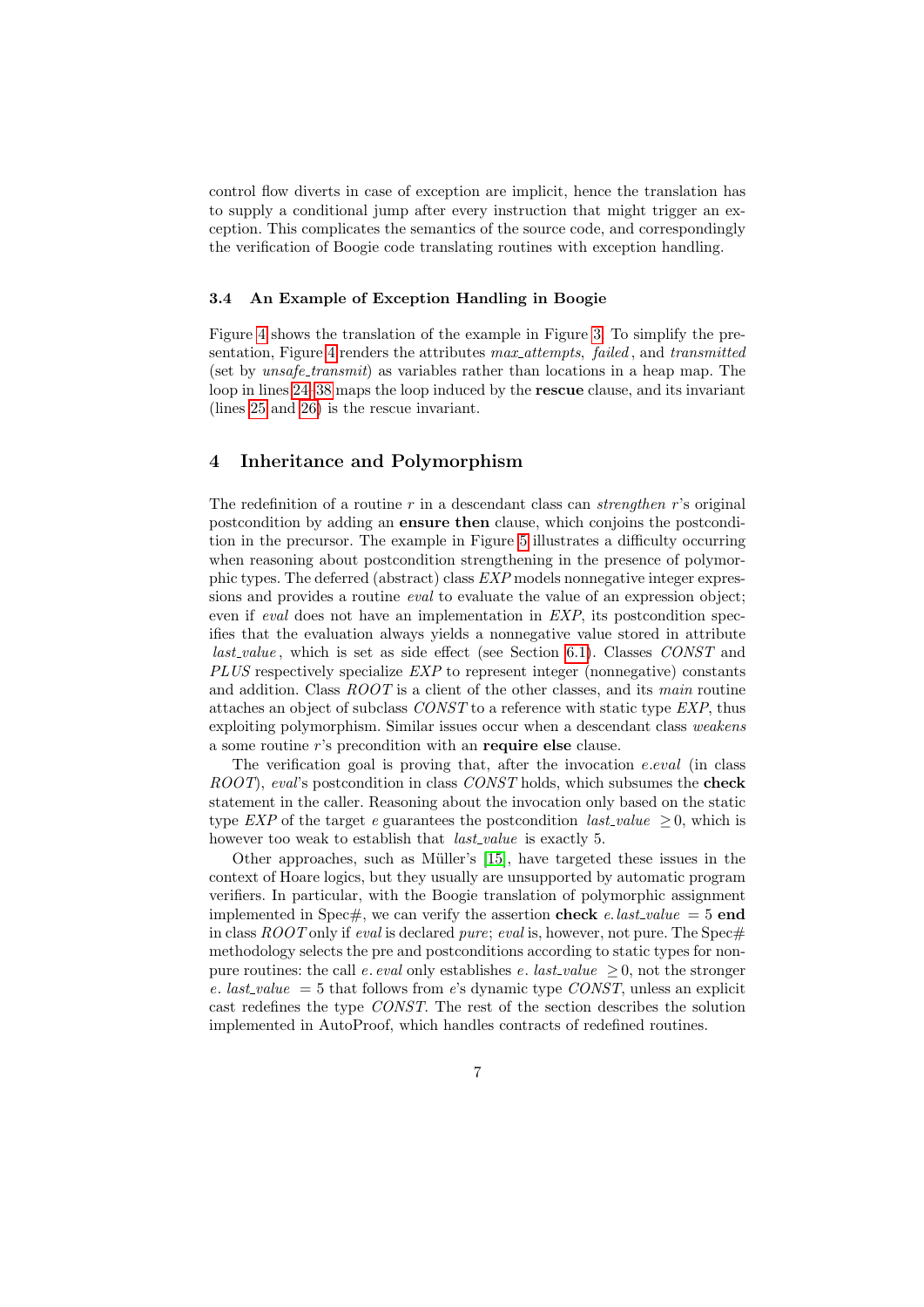```
1 var max_attempts: int;
2 var failed :bool;
3 var transmitted:bool;
4
5 procedure unsafe\_transmit (m: ref);
6 free requires ExcV = false;7 modifies ExcV, transmitted;
8 ensures ExcV \Longleftrightarrow \neg transmitted;
9
10 procedure attempt\_transmission (m: ref);
11 free requires ExcV = false;
12 modifies ExcV, transmitted, max_attempts, failed;
13 ensures ExcV \Longleftrightarrow failed;
14
15 implementation attempt_transmission (m: ref)
16 {
17 var failures : int;
18 var Retry: bool;
19 entry:
20 failures := 0; Retry := false;
21 failed := false;22 call unsafe\_transmit(m); if (ExcV) { goto excL; }
23 excL:
24 while (ExcV)25 invariant \neg ExcV \Longrightarrow \neg\ failed;
26 invariant (failures \langle max_attempts) \implies \neg failed ;
27 {
28 ExcV := \textbf{false}; Retry := \textbf{false};29 failures := failures + 1;30 if (failures < max_{\text{}attemps}) {
31 Retry := true;32 } else {
33 
34 \,35 if (\neg \text{Retry}) \{ExcV := \text{true}; \text{goto } \text{endL};\}36 
37 call unsafe\_transmit(m); if (ExcV) { goto excL; }
38 }
39 endL: return;
40 }
```
<span id="page-7-4"></span><span id="page-7-3"></span><span id="page-7-2"></span><span id="page-7-1"></span><span id="page-7-0"></span>Fig. 4. Boogie translation of the Eiffel routine in Figure [3.](#page-4-1)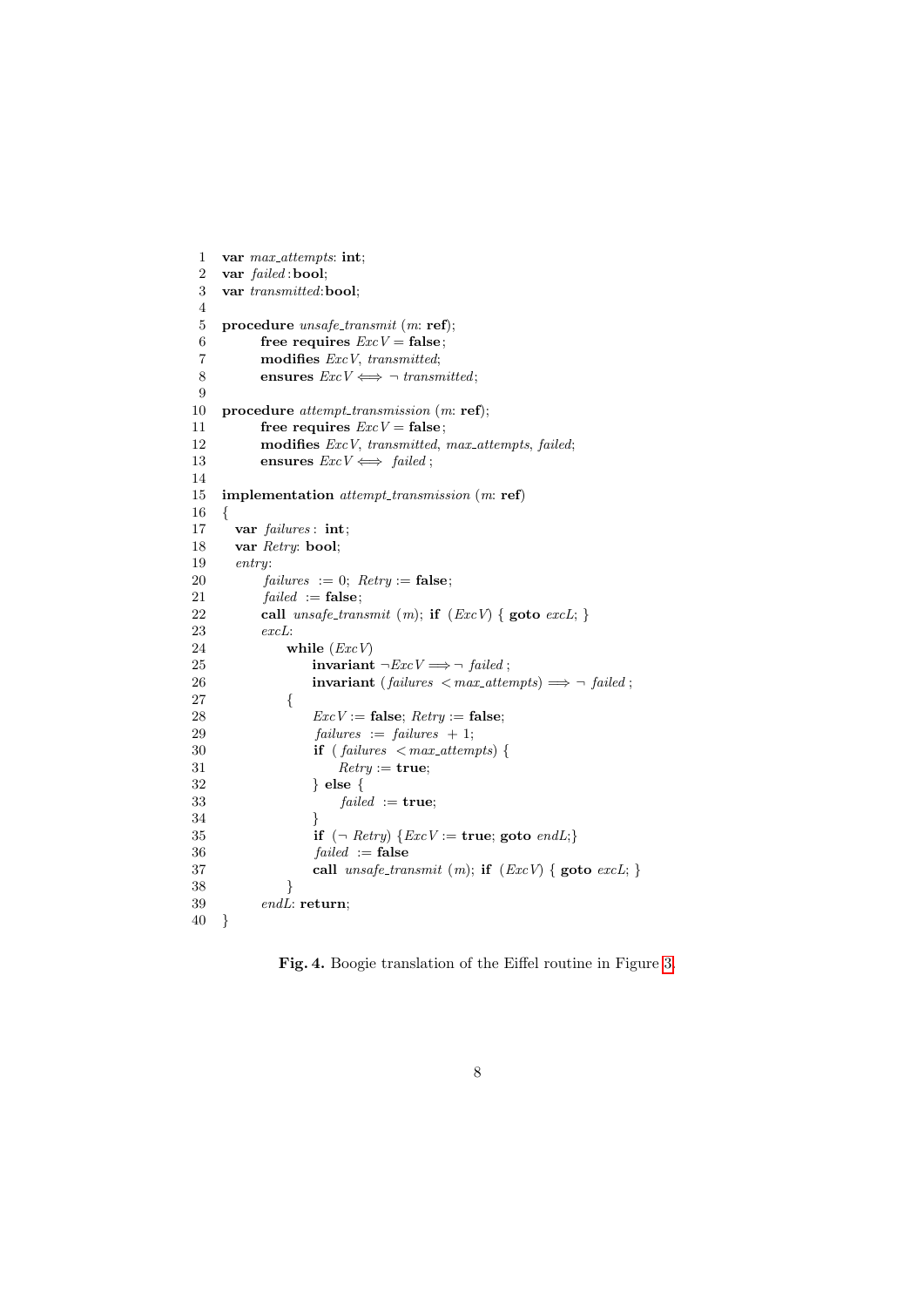```
deferred class EXP
feature
    last value : INTEGER
    eval
        deferred
        ensure
            last\_value \geq 0end
end
                                  class PLUS inherit EXP feature
                                       left, right: EXPeval do
                                                left. event; right. evallast_value := left. last_value +right. last_value
                                           ensure then
                                               last\_value = left. last\_value +
                                                            right. last_value
                                           end
                                  invariant
                                       no aliasing: left \neq right \neqCurrent
                                  end
class CONST inherit EXP
feature
    value: INTEGER
    eval
        do
            last\_value := valueensure then
            last_value = valueend
invariant
    positive_value : value \geq 0end
                                  class ROOT
                                  feature
                                       main
                                           local
                                               e: EXP
                                           do
                                               e := \textbf{create} \, \{CONST\}.\textit{make} \, (5);e. eval
                                               check e.last_value = 5 end
                                           end
                                  end
```
<span id="page-8-0"></span>Fig. 5. Nonnegative integer expressions.

## 4.1 Polymorphism in Boogie

The Boogie translation implemented in AutoProof can handle polymorphism appropriately even for non-pure routines; it is based on a methodology for agents [\[19\]](#page-21-8) and on a methodology for pure routines [\[3,](#page-21-9)[12\]](#page-21-10). The rest of the section discusses how to translate postconditions and preconditions of redefined routines in a way that accommodates polymorphism, while still supporting modular reasoning.

Postconditions. The translation of the postcondition of a routine  $r$  of class  $X$ with result type  $T$  (if any) relies on an auxiliary function  $post. X.r.$ 

function post.X.r (h1, h2: HeapType; c: ref; res: T) returns (bool);

which predicates over two heaps (the pre and post-states in r's postcondition), a reference  $c$  to the current object, and the result res.  $r$ 's postcondition in Boogie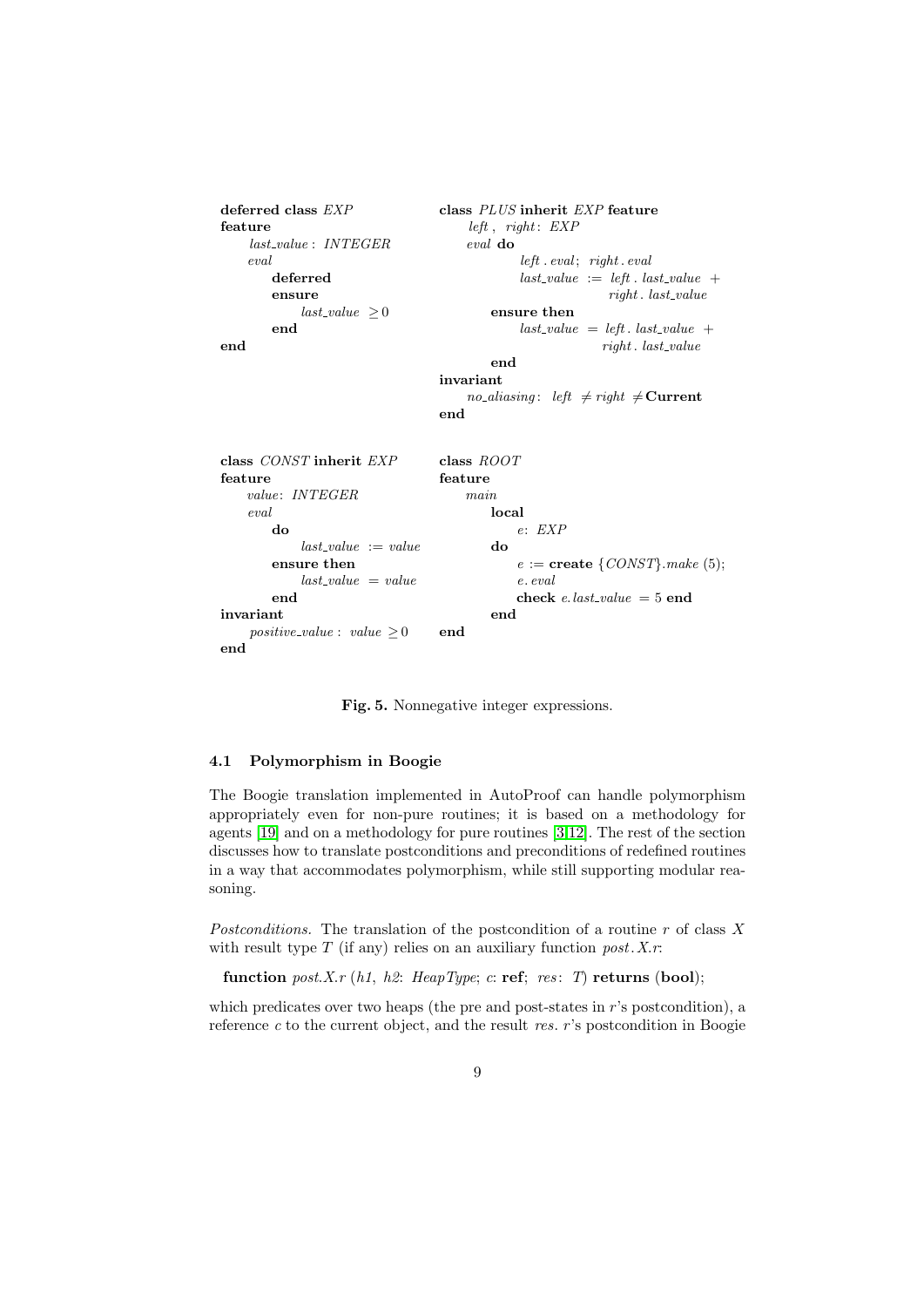references the function post. X.r, and includes the translation  $\nabla_{post}(X.r)$  of r's postcondition clause syntactically declared in class  $X$ <sup>[2](#page-9-0)</sup>

procedure  $X.r$  (*Current:* ref) returns (*Result: T*); free ensures  $post.X.r$  (Heap, old(Heap), Current, Result); ensures  $\nabla_{post}(X.r);$ 

 $post. X.r$  is a free ensures, hence it is ignored when proving r's implementation and is only necessary to reason about usages of  $r$ .

The function  $post. X.r$  holds only for the type X; for each class Y which is a descendant of X (and for X itself), an axiom links r's postcondition in X to r's strengthened postcondition in  $Y$ :

```
axiom (∀ h1, h2: HeapType; c: ref; r: T •
     \text{type}(c) \leq Y \Longrightarrow (post. X.r(h1, h2, c, r) \implies \nabla_{post}(Y.r));
```
The function \$type returns the type of a given reference; hence the postcondition predicate post.X.r implies an actual postcondition  $\nabla_{post}(Y.r)$  according to c's dynamic type.

In addition, for each redefinition of  $r$  in a descendant class  $Z$ , the translation defines a fresh Boogie procedure Z.r with corresponding postcondition predicate post.Z.r and axioms for all of Z's descendants.

Preconditions. Eiffel also supports weakening of preconditions. Therefore, the precondition of a routine can also depend on the dynamic type. We use a similar translation as for the postcondition. Given a routine r of type  $X$ , a precondition predicate is generated and used in the signature of the generated Boogie procedure:

function  $pre.X.r(h: \text{HeapType}; c: \text{ref})$  returns (bool);

which predicates over one heap and a reference  $c$  to the current object.  $r$ 's precondition in Boogie references the function  $pre. X.r$ , and it includes the translation  $\nabla_{pre}(X.r)$  of r's precondition originally declared in class X:

```
procedure X.r (Current: ref) returns (Result: T);
  requires pre.X.r(Heap, Current);free requires \nabla_{pre}(X.r)
```
Conversely to the postcondition, establishing  $r$ 's precondition is a responsibility of callers of r; clients have to establish the precondition determined by the dynamic type—captured by the function  $pre.X.r$ —, whereas the precondition originally given in  $X$  is given as a free requires and is only used to prove r's implementation.

axiom (∀ h: HeapType; c: ref •  $h[c, \text{ type}] \leq: Y \Longrightarrow (\nabla_{\text{tree}}(Y.r) \Longrightarrow \text{ pre. } X.r(h, c)));$ 

To establish pre. X.r, it is enough to establish any of the clauses  $\nabla_{pre}(Y.r)$ .

<span id="page-9-0"></span><sup>&</sup>lt;sup>2</sup> The translation differs for calls to **Precursor** (super in Java and base in  $C#$ ).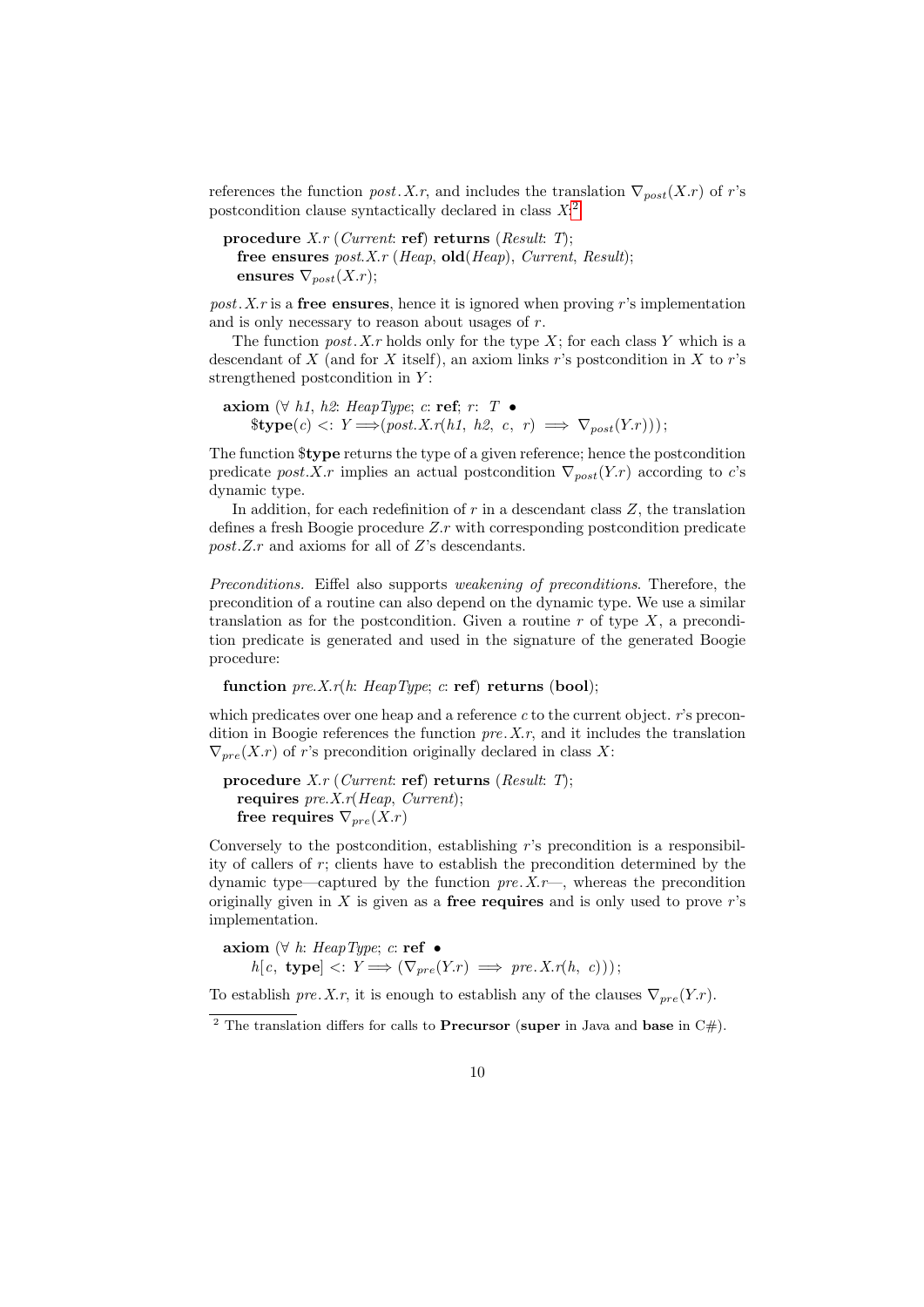```
1 function post. EXP. eval(h1, h2: HeapType; c: ref) returns (bool);
 2
 3 procedure EXP.eval(current: ref);
 4 free ensures post. EXP. eval(Heap, old(Heap), current);5 ensures Heap[current, last_value] \geq 0;6 // precondition and frame condition omitted
 7
 8 axiom (\forall h1, h2: HeapType; o: ref •
 9 $type(o) \leq EXP \Longrightarrow10 (post. EXP. eval(h1, h2, o) \implies (h1[s, last_value] \ge 0));
11 axiom (\forall h1, h2: HeapType; o: ref •
12 $type(o) \leq: CONST \Longrightarrow13 (post. EXP. eval(h1, h2, o) \implies h1[o, last_value] = h1[o, value]);
14
15 implementation ROOT.main (Current: ref) {
16 var e: ref;
17 entry:
18 // translation of: create \{CONST\} e.make (5)
19 havoc e;
20 assume Heap[e, \$ allocated] = false;21 Heap[e, \text{\$ allocated}] := true;
22 assume \text{type}(e) = \text{CONST};23 call CONST.make(e, 5);
24 // translation of e.eval
25 call EXP.eval(e);
26 // translation of: check e.last_value = 5 end
27 assert Heap[e, last\_value] = 5;
28 return;
29 }
```
<span id="page-10-0"></span>Fig. 6. Boogie translation of the Eiffel classes in Figure [5.](#page-8-0)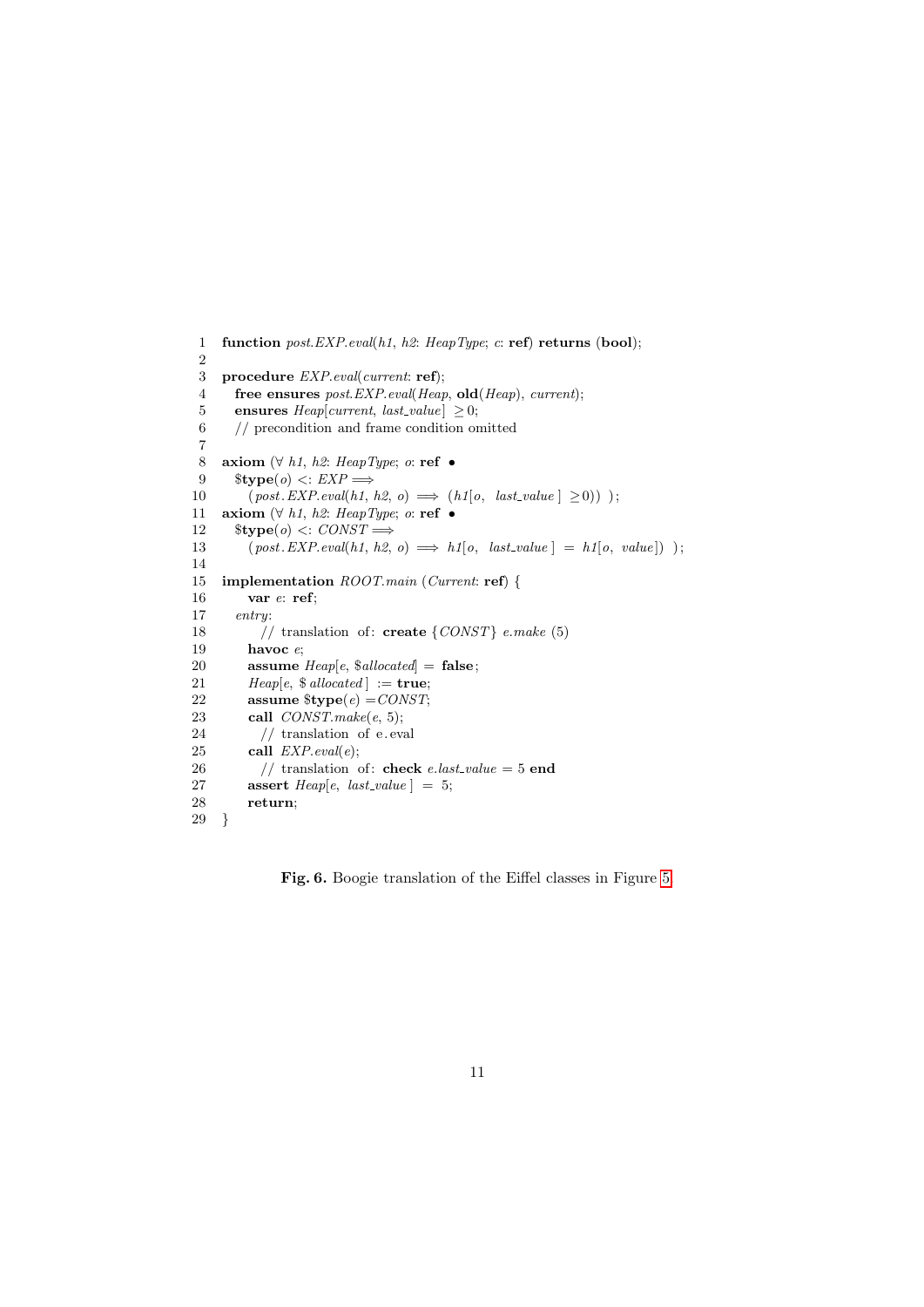#### 4.2 An Example of Polymorphism with Postconditions

Figure [6](#page-10-0) shows the essential parts of the Boogie translation of the example in Figure [5.](#page-8-0) The translation of routine eval in lines 3–6 references the function post. EXP. eval; the axioms in lines  $8-13$  link such function to r's postcondition in EXP (lines 8–10) and to the additional postcondition introduced in CONST for the same routine (lines 11–13). The rest of the figure shows the translation of the client class ROOT.

# <span id="page-11-0"></span>5 Agents (Function Objects)

Eiffel programs can use agents—called function objects, closures, or delegates in other languages. Supporting agents in verification poses a number of challenges; Section [5.1](#page-11-1) illustrates the main such challenges while succinctly describing Eiffel agents' syntax and semantics with an example. Then, Section [5.2](#page-13-0) discusses how to specify agents; Sections [5.3](#page-14-0) and [5.4](#page-14-1) describe the translation of agents implemented in AutoProof; and Section [5.5](#page-15-0) presents how the translation handles framing. This section is based on our previous work [\[19\]](#page-21-8).

## <span id="page-11-1"></span>5.1 An Example Using Agents

We illustrate the challenges of verifying agents using an example by Leavens et al. [\[9\]](#page-21-11) adapted for Eiffel. Consider a class FORMATTER that collects routines operating on paragraphs. The class includes, among others, the routine align left (p: PARAGRAPH) that aligns to the left the text in paragraph p, passed as argument. For some details of its implementation that we need not delve into, the routine requires that the paragraph is not already aligned to the left; if executed correctly, it ensures that  $p$  is changed so that it is left aligned. Assuming class paragraph includes a (pure) routine *left\_aligned* that returns true when called on paragraphs that are left aligned, we can write  $align$  left 's specification in FORMATTER as:

class FORMATTER

```
align left (p: PARAGRAPH)
require
     not p. left_aligned
 do
      −− Operations on p
 ensure
     p. left_aligned
 end
```
# end

Class FORMATTER includes other routines that operate on paragraphs, such as *align\_right*, *justify*, and *add\_margin*, each with its proper specification.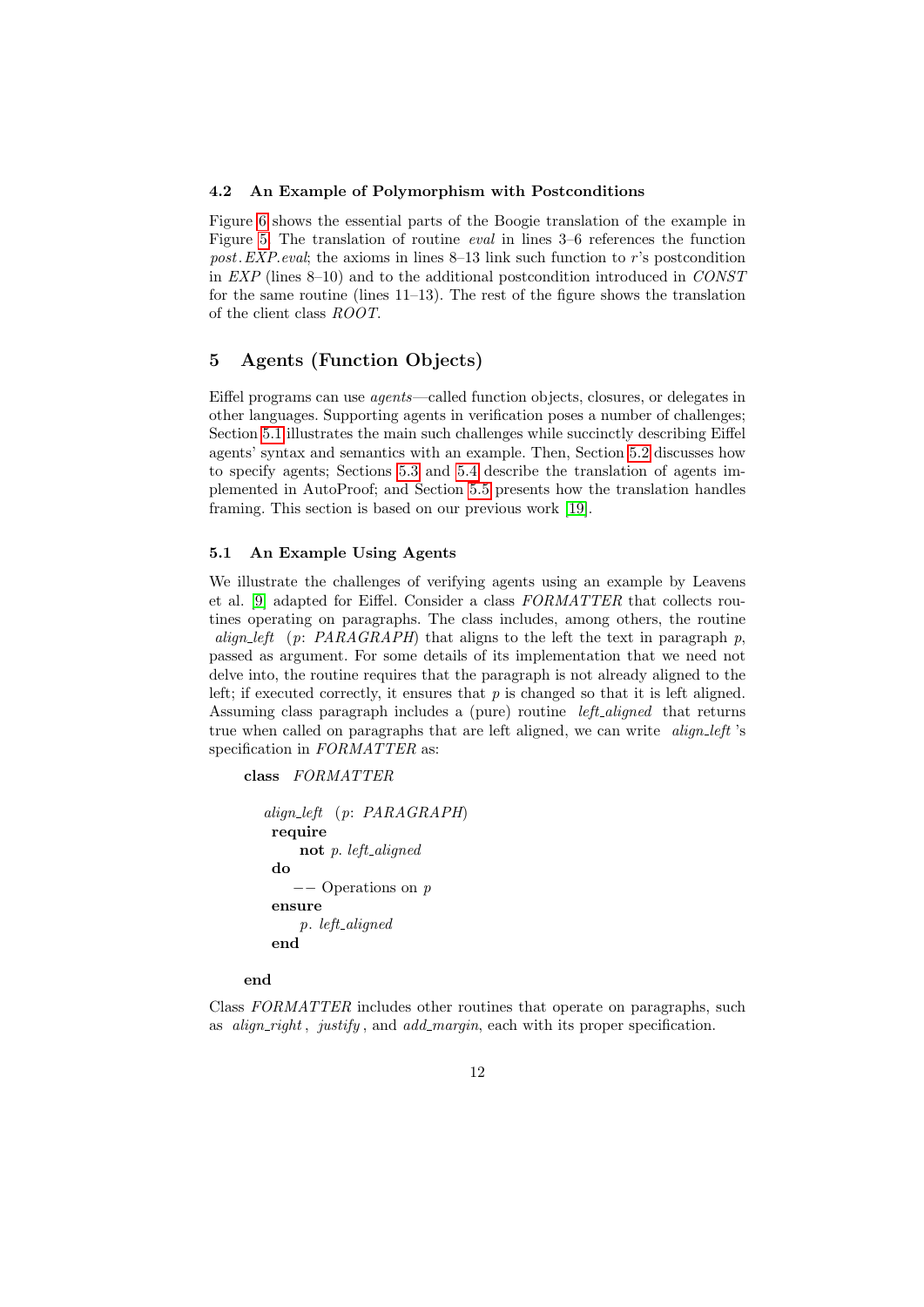Clients of class FORMATTER can apply any given routine of the class to objects of type PARAGRAPH. To this end, class PARAGRAPH offers a routine *format* that takes a generic routine of class  $FORMATTER$ —wrapped in an **agent**—and applies it to the current object of class *PARAGRAPH*. This is how format can be written in Eiffel:

class PARAGRAPH

format (proc: PROCEDURE [FORMATTER, PARAGRAPH];  $f: FORMATTER)$ do proc. call  $(f,$  **Current**) end

#### end

The first argument has type PROCEDURE [FORMATTER, PARAGRAPH]; this denotes an **agent**, whose target class is FORMATTER, with an argument of class  $PARAGRAPH$ <sup>[3](#page-12-0)</sup> in other words, if f has type  $FORMATTER$ , p has type paragraph, and proc wraps some routine m in FORMATTER, f, m (p) is a typecorrect call. Agent invocation uses the different syntax shown in the example above: proc. call  $(f,$  **Current**) calls the routine wrapped by proc on the target f, passing it the Current object of class PARAGRAPH as argument.

This showed how agents are invoked. Let us now demonstrate agent creation in Eiffel with a routine *apply-align-left* that calls *align-left* on a paragraph through format:

```
apply\_align\_left (f: FORMATTER; p: PARAGRAPH)
  require
       not p. left_aligned
   do
       p. format (agent {FORMATTER}). align_left, f)
   ensure
       p. left_aligned
   end
```
The expression **agent**  ${FORMATTER}$ . *align\_left* denotes an agent that wraps routine *align\_left* of class  $FORMATTER$ <sup>[4](#page-12-1)</sup> This agent definition does not bind the wrapped routine to a specific target or to an argument  $p$ ; therefore, we call it an agent with *open arguments*. In contrast, the expression **agent** f. align\_left (p) denotes an agent with *closed arguments*: the target is bound to f and the argument to p.

Verifying apply align left boils down to proving the correctness of the call p.format. This, in turn, requires: 1) having a specification of format; 2) being

<span id="page-12-0"></span><sup>3</sup> For illustration purposes, we slightly simplify Eiffel's syntax and we limit ourselves to the case of single-argument routines. The generalization is humdrum.

<span id="page-12-1"></span><sup>&</sup>lt;sup>4</sup> The keyword **agent** is necessary to disambiguate between a function object wrapping align\_left and the invocation of align\_left.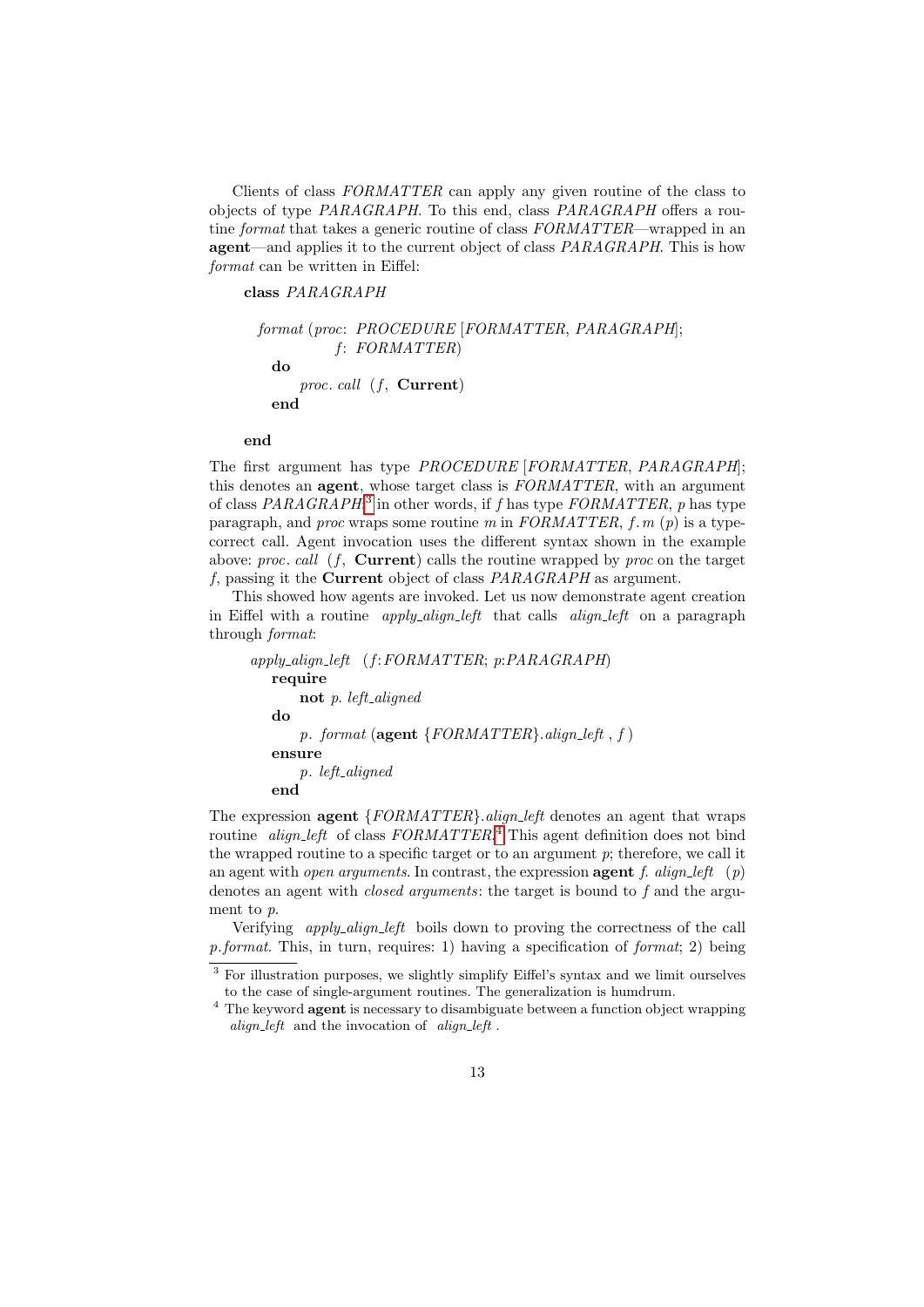able to discharge format's precondition by means of apply\_align\_left 's and to establish *apply-align-left* 's postcondition from  $format$ 's; 3) specifying  $format$ 's frame and deduce *apply\_align\_left* 's frame from it. In conformance with the general verification style of AutoProof (and Boogie), we should handle these problems modularly: format's specification and correctness proof should be independent of how *format* is used by clients (and, in particular, which agents it receives as argument). These are the challenges of verifying function objects: Section [5.2](#page-13-0) discusses how to write specifications for agents; Sections [5.3](#page-14-0) and [5.4](#page-14-1) shows how AutoProof uses agents; and Section [5.5](#page-15-0) deals with agent framing.

## <span id="page-13-0"></span>5.2 Specifying Agents

Agents are abstract placeholders for routines; the actual routine attached to an argument of type agent is, in general, known only dynamically. In fact, the purpose of agents is providing a generic container of routines; the specification of agents must conform to the same level of abstraction.

In Eiffel, variables referring to agents all belong to class ROUTINE or some of its descendants (such as PROCEDURE in the FORMATTER example). Specification of agents can then use the functions precondition and postcondition of the class, which return a Boolean expression respectively corresponding to the require and ensure clause of the actual routine wrapped by an agent. In the running example, we can use these functions to specify format parametrically with respect to its argument *proc* of agent type:

```
format (proc: PROCEDURE [FORMATTER, PARAGRAPH ];
         f: FORMATTER)require
     proc. precondition (f, Current)
 do
     proc. call (f, Current)
 ensure
     proc. postcondition (f, Current)
 end
```
Using the same mechanism, we can also specify the generic pre- and postcondition of call in class ROUTINE:

```
call (target: ANY; p: ANY)
 require
     Current.precondition (target, p)
 ensure
     Current.postcondition (target, p)
```
AutoProof's translation uses such generic specifications to reason modularly about the correctness of programs using agents, as described in the following subsections.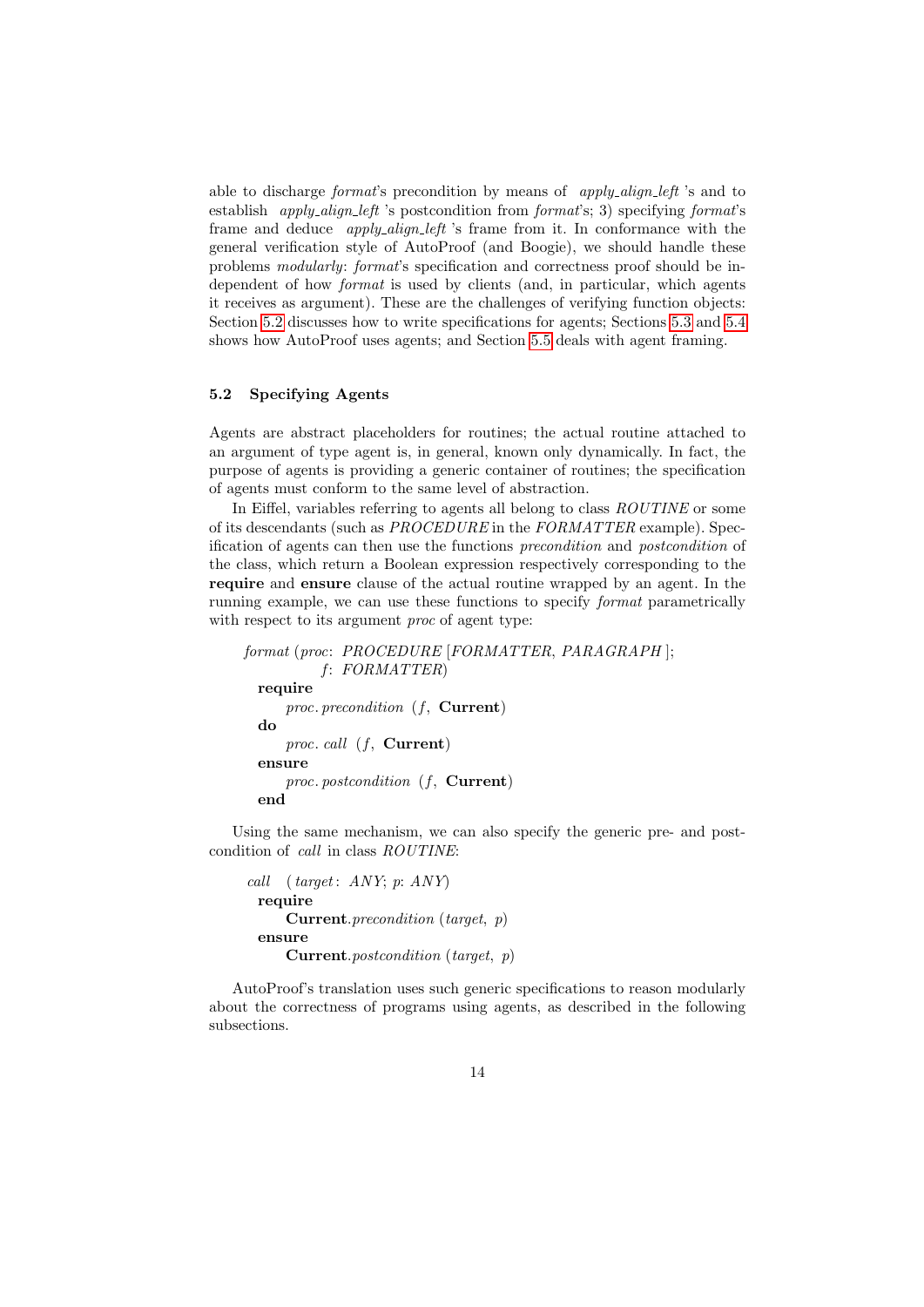## <span id="page-14-0"></span>5.3 Agents in Boogie: Open Arguments

This section describes the basics of AutoProof's translation of Eiffel agents to Boogie; the presentation focuses on agents with open target and arguments. Section [5.4](#page-14-1) outlines how AutoProof deals with closed arguments.

Translating agent specification. The translation introduces two uninterpreted Boolean functions to model the precondition and postcondition of agents:

function  $$ precondition(agent, target, argument: ref, h:HeapType)$ returns(bool); **function**  $$postcondition(agent, target, argument: ref, h, h<sub>0</sub>:HeapType)$ returns(bool);

The function arguments represent references to objects for the agent, its target, and its arguments, plus a copy of the heap h and, for postconditions, the "old" heap  $h_0$  before the agent was invoked.

**Translating agent invocation.** Consider three reference variables  $a, t$ , and p, respectively representing an agent, a target object, and an argument object in the Boogie translation. The agent invocation a. call  $(t, p)$  is translated as follows:

> **assert**  $$ precondition(a, t, p, *Heap*)$ ;  $h_0 := \text{Heap};$ havoc Heap; **assume**  $$postcondition(a, t, p, Hean, h_0);$

That is, verify that  $a$ 's precondition holds of the current heap; save the heap to  $h_0$  and nondeterministically change its content; assume that the new heap satisfies a's postcondition.

Translating agent creation. When an agent is created, we must bind the placeholders \$precondition and \$postcondition to the actual pre- and postcondition of the routine wrapped by the agent, so that they can be used in the correctness proofs to reason about agent usages. If a represents in Boogie a reference attached to an agent created as **agent** pr from some routine pr, the following two assumptions bind pr's pre- and postcondition (represented in Boogie by functions pre.pr and post.pr):

assume  $\forall t, p$ : ref,  $h_1$ : HeapType  $\bullet$  $$ precondition(a, t, p, h_1) = pre.pr(t, p, h_1);$ assume  $\forall t, p$ : ref,  $h_1, h_2$ : HeapType  $\bullet$  $$postcondition(a, t, p, h_1, h_2) = post_pr(t, p, h_1, h_2);$ 

## <span id="page-14-1"></span>5.4 Agents in Boogie: Closed Arguments

This section discusses the translation of agents with either closed target or closed argument. The generalization to closed target and argument is straightforward.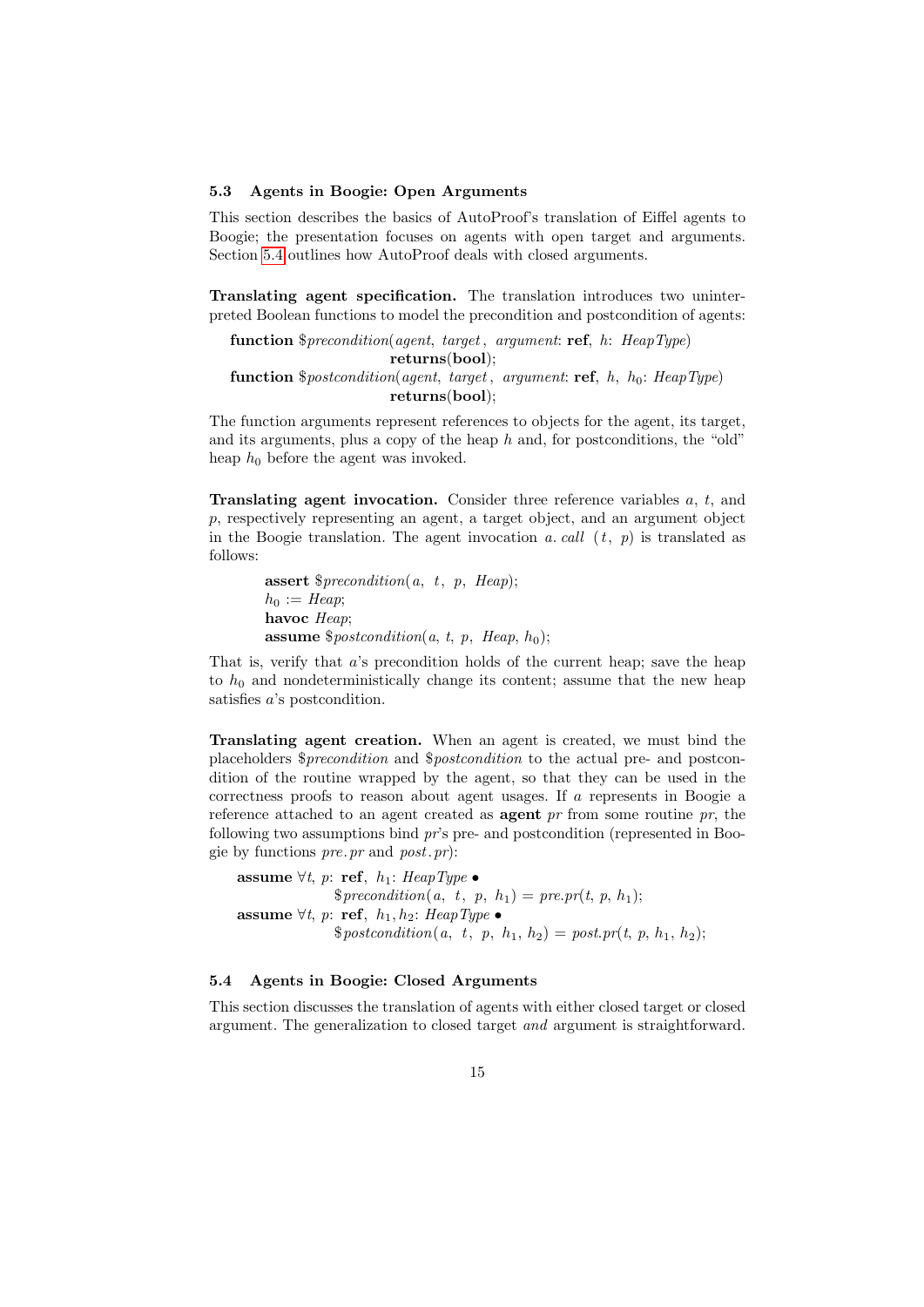Translating agent specification. The translation introduces two uninterpreted Boolean functions with different signature to model the precondition and postcondition of agents with closed arguments:

function  $$ precondition_1(agent, arg. ref, h:HeapType)$  returns(bool); function  $$postcondition_1(agent, arg: ref, h, h_0: \text{HeapType})$  returns(bool);

The argument arg represents either a reference to the open target (if the agent's argument is closed) or a reference to the open argument (if the agent's target is closed). The other function arguments are as in Section [5.1.](#page-11-1)

**Translating agent invocation.** Consider two reference variables  $a$  and  $p$ , respectively representing an agent (with closed target) and an argument object in the Boogie translation. The agent invocation  $a. \text{call } (p)$  is translated as:

assert  $$ precondition_1(a, p,Heap);$  $h_0 := \text{Heap}$ havoc Heap: **assume**  $$postcondition<sub>1</sub>(a, p, Hcap, h<sub>0</sub>)$ ;

The same translation works if  $a$  has closed argument and open target, and  $p$ translates a reference to a target object.

Translating agent creation. If a represent in Boogie a reference attached to an agent created as **agent** u.pr from some routine pr and target u, the translation generates the following two assumptions:

assume  $\forall p$ : ref,  $h_1$ : HeapType •  $$ precondition_1(a, p, h_1) = pre_pr(u, p, h_1);$ assume ∀p: ref,  $h_1, h_2$ : HeapType •  $$postcondition_1(a, p, h_1, h_2) = post.pr(u, p, h_1, h_2);$ 

Similarly, if b represent in Boogie a reference attached to an agent created as agent  $pr(v)$  from some routine  $pr$  and argument v, the translation generates the following two assumptions:

assume  $\forall t$ : ref,  $h_1$ : HeapType •  $$ precondition_1(a, t, h_1) = pre.pr(t, v, h_1);$ assume  $\forall t$ : ref,  $h_1, h_2$ : HeapType •  $$postcondition_1(a, t, h_1, h_2) = post.pdf, v, h_1, h_2);$ 

#### <span id="page-15-0"></span>5.5 Framing of Agents

Eiffel does not offer explicit support to specify frame conditions, that is the portion of the heap that a routine may modify. In principle, this is not necessary in many cases, because we can express changed and unchanged entities in postconditions. Following this intuition, AutoProof offers a simple mechanism that can generate frame conditions in the simplest cases; we describe it in Section [6.1.](#page-17-1)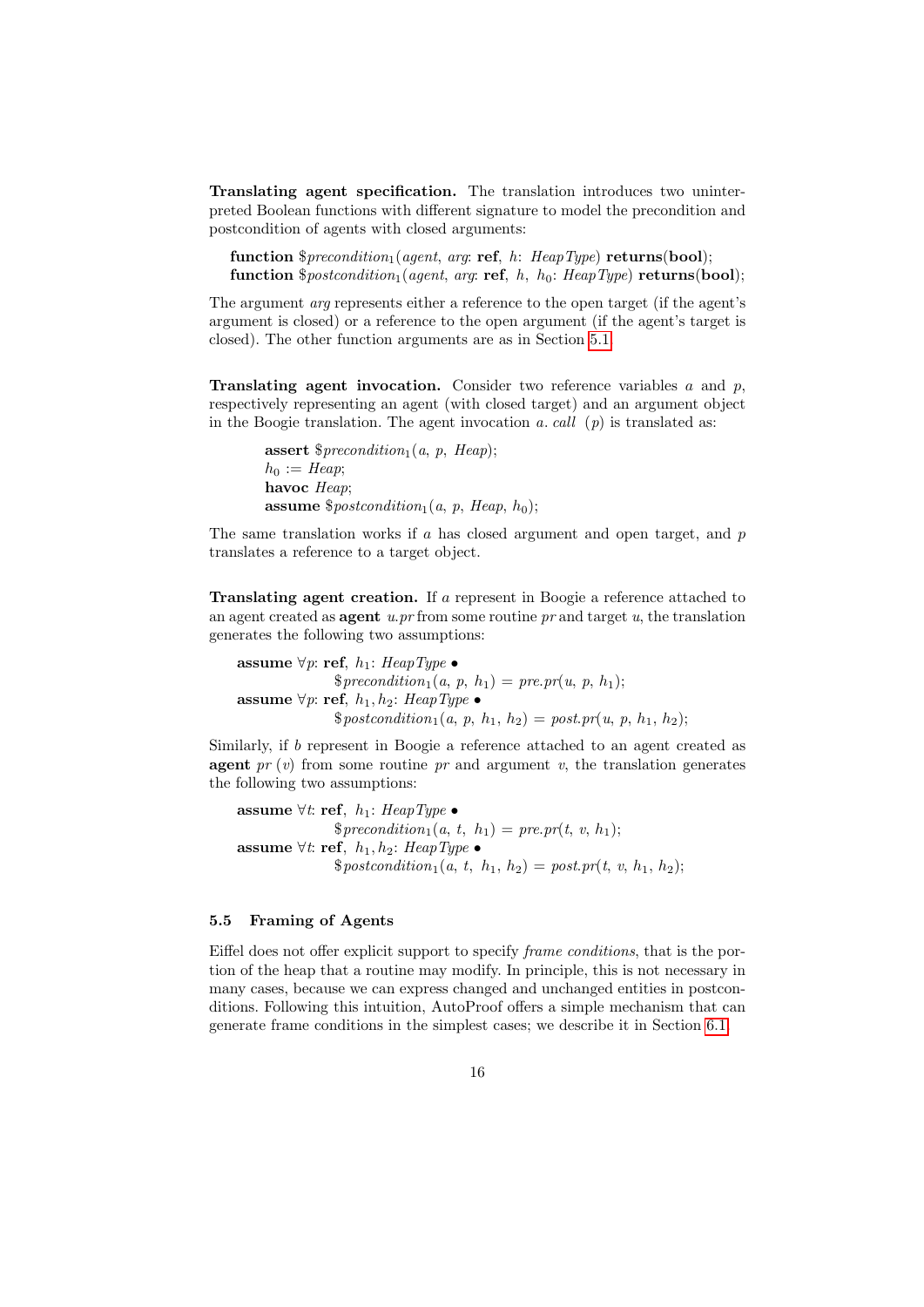When proving programs with agents, however, the kind of annotations necessary to express frame conditions in postconditions become cumbersome. This is essentially due to the fact that the frame of an agent depends, in general, also on its dynamically attached target and arguments, which need to be used in its frame specification. Therefore, we introduce modify clauses in Eiffel to specify agent framing. In practice, these are implemented as **note** annotations, which does not require changing the parser and guarantees compatibility with any version of the language.

Specifying frame conditions. Following what we did for pre- and postcon-ditions in Section [5.2,](#page-13-0) we equip class  $ROUTINE$  with a function modifies that returns the list of locations modified by the actual routine wrapped by an agent.<sup>[5](#page-16-0)</sup> modify clauses can then include both lists of object references that may be directly modified by a routine and lists of calls to *modifies* functions. The rest of the presentation considers agents with open target and arguments; the modifications necessary to deal with closed arguments are described in a technical report [\[18\]](#page-21-12). In the running example, we can use this function to specify format's frame as being whatever proc may modify when called on target f and argument Current:

```
format (proc: PROCEDURE [FORMATTER, PARAGRAPH ];
         f: FORMATTER)modify
    proc. modifies (f, Current)
```
Translating modify clauses. The translation introduces an uninterpreted function \$modify:

function \$modify(agent, target, arg: ref, h: HeapType,  $obj:$  ref,  $fid:$   $FieldId)$  returns(bool);

The function arguments represent references to objects for an agent, its target, and its arguments, a copy of the heap, as well as an additional generic reference  $obj$  to an object and the identifier  $fid$  of one of its attributes (fields). Intuitively, if  $\mathcal{E} \mathcal{E}$  is true, the call a. call  $(t, p)$  may modify the value of  $o.f$  in the heap  $h$ .

AutoProof translates a generic Eiffel **modify** clause of some routine  $r$ :

modify  $a_1$  modifies  $(t_1, p_1)$ , ...,  $a_m$  modifies  $(t_m, p_m)$ ,  $o_1$ , ...,  $o_n$ 

into a postcondition clause of r's translation to Boogie:

ensures  $\forall o:$  ref, v: FieldId •

 $(\neg$  \$modify $(a_1, t_1, p_1, \text{Heap}, o, v) \wedge \cdots \wedge \neg \text{Smodify}(a_m, t_m, p_m, \text{Heap}, o, v) \wedge \neg \text{Emb}$  $o \neq o_1 \land \cdots \land o \neq o_n$   $\implies$   $Heap[o, v] = old(Heap)[o, v]$ 

<span id="page-16-0"></span> $5$  Since modifies is only used in **modify** clauses, which are not part of the Eiffel language, we need not provide any actual implementation of modifies.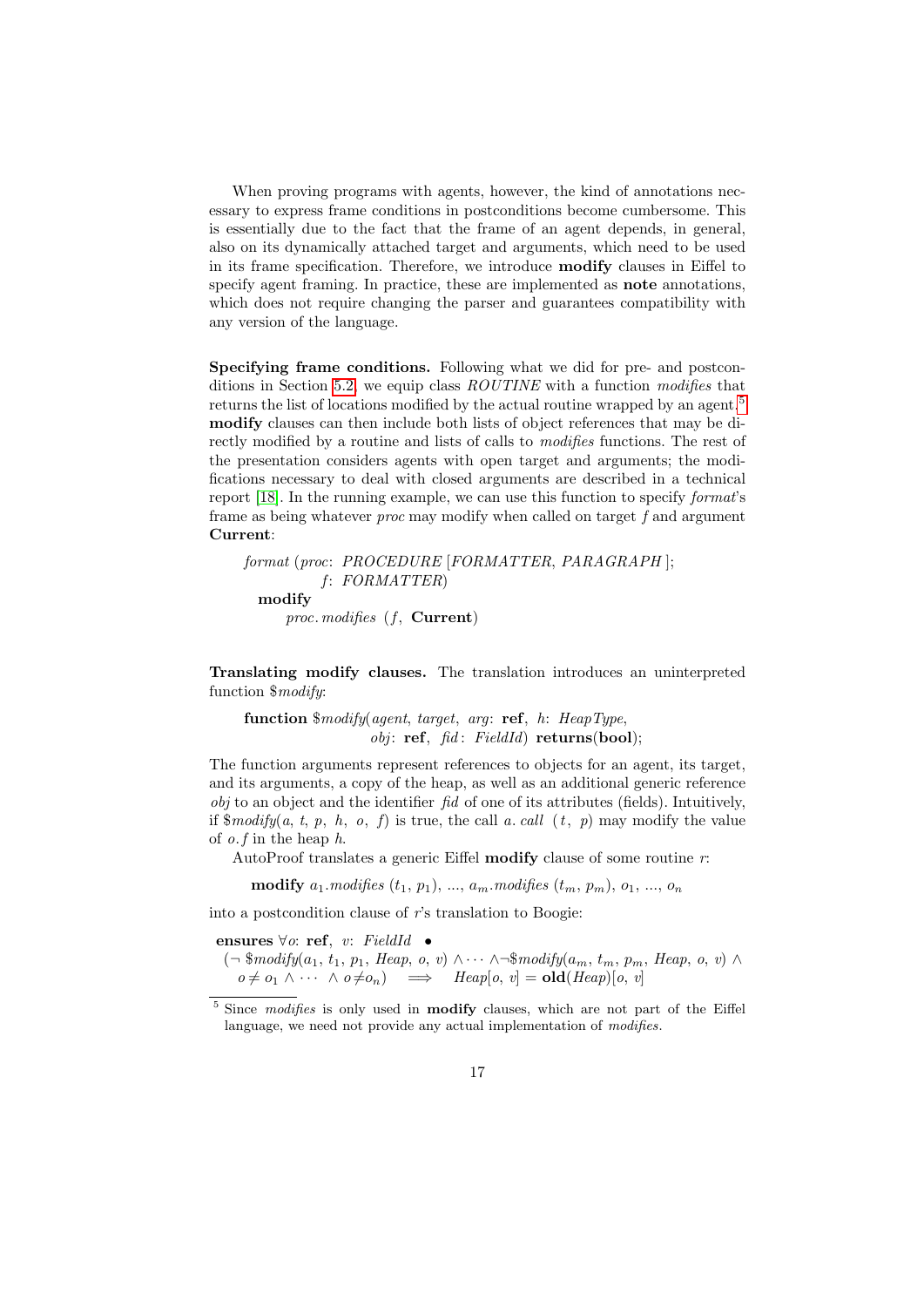That is, all objects and attributes not explicitly mentioned in the modify clause  $(o_1, ..., o_n)$  and not modified by the agents (*modifies*) are certainly not changed by routine  $r$ . For example, the *format*'s **modify** clause translates to:

ensures  $\forall o:$  ref, v: FieldId •  $\neg$  \$modify(proc, f, current, Heap, o, v)  $\implies$  Heap[o, v] = **old**(Heap)[o, v]

Frame conditions from agent creation. Finally, when an agent is created, we bind the placeholder  $\frac{2 \text{ mod } t}{y}$  to the actual locations modified by the routine wrapped by the agent. Similarly to what we showed in Section [5.3](#page-14-0) for pre- and postconditions, if a represents in Boogie a reference attached to an agent created as **agent**  $pr$  from some routine  $pr$ , the translation generates the assumption:

assume  $\forall t, p, o: \text{ref}, v: \text{FieldId}, h_1: \text{HeapType} \bullet$  $\mathcal{L} \mathcal{L} \{ \text{modify}(a, t, p, h_1, o, v) = \text{modify} \cdot \text{pr}(t, p, h_1, o, v);$ 

where  $\textit{modifu}$ , pr represents the encoding of pr's frame in Boogie (whose details are straightforward).

Current limitations. The translation of agent framing currently implemented in AutoProof does not support the specification of fine-grained frame disjointness properties. In particular, it is not possible to specify that the locations modified by two agents are disjoint. This is often necessary when reasoning about agents working on composite data structures. The Eiffel library class LIST, for example, offers a routine  $do$ -all that takes an agent passed as argument and applies it to every element of the list. Reasoning about  $do$ -all requires to distinguish between when the agent is applied to different elements of the list; the simple convention of modify clauses, however, does not offer this level of granularity. In our technical report [\[18\]](#page-21-12), we suggest a mechanism to express such non-interference properties; its implementation in AutoProof is part of future work.

## <span id="page-17-0"></span>6 Other Features

This section briefly presents other features of the Eiffel-to-Boogie translation.

## <span id="page-17-1"></span>6.1 Default Frame Conditions

Frame conditions are necessary to reason modularly about heap-manipulating programs, but they are also an additional annotational burden for programmers. In several simple cases, however, the frame conditions are straightforward and can be inferred syntactically from the postconditions. For a routine r, let  $mod_r$ denote the set of attributes mentioned in r's postcondition;  $mod<sub>r</sub>$  is a set of (reference, attribute) pairs. The translation of Eiffel to Boogie implemented in AutoProof assumes that every attribute in  $mod<sub>r</sub>$  may be modified (that is,  $mod<sub>r</sub>$ is r's frame), whereas every other location in the heap is not modified. Since every non-pure routine already includes the whole Heap map in its **modifies** clause, the frame condition becomes the postcondition clause: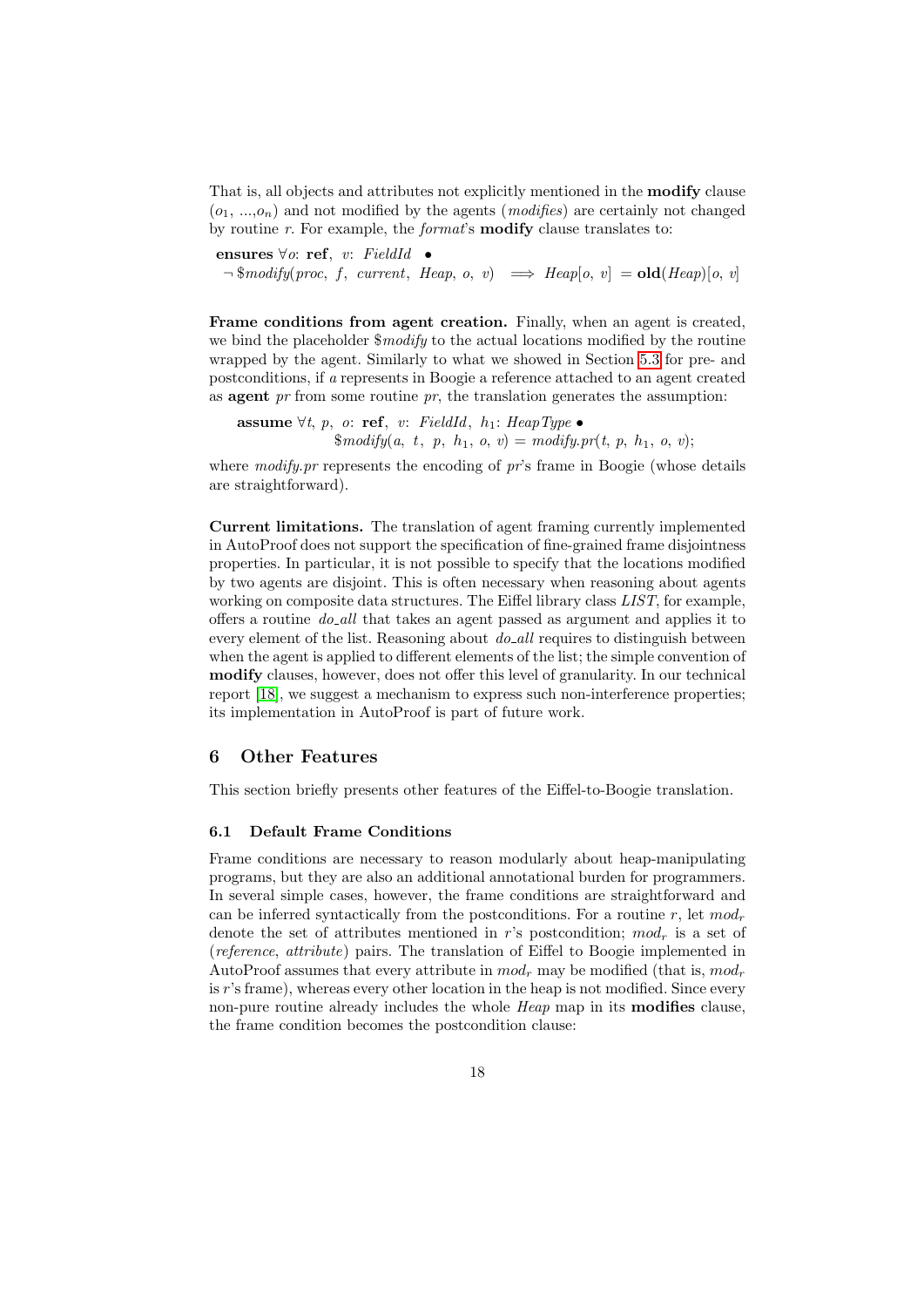ensures  $\forall o:$  ref, f: FieldId •  $(o, f) \notin mod_r \implies \text{Heap}[o, f] = \text{old}(\text{Heap}[o, f])$ ;

To ensure soundness in the presence of inheritance, the translation always uses the postcondition of the original routine definition to infer the frame of the routine's redefinitions.

The frame conditions inferred by AutoProof work well for routines whose postconditions only mention attributes of primitive type. For routines that manipulate more complex data, such as arrays or lists, the default frame conditions are too coarse-grained; hence programmers have to supplement them with more detailed annotations. Extending the support for automatically generated frame conditions is part of future work.

#### 6.2 Routines Used in Contracts Pure by Default

The translation of routines marked as pure generates the frame condition ensures  $Heap =old(Heap)$  which specifies that the heap is unchanged. Auto-Proof implicitly assumes that every routine used in contracts is pure, and the translation reflects this assumption and checks its validity. While the Eiffel language does not require routines used in contract to be pure, it is a natural assumption which holds in practice most of the times, because the behavior of a program should not rely on whether contracts are evaluated or not. Therefore, including this assumption simplifies the annotational burden and makes using AutoProof easier in practice.

# <span id="page-18-0"></span>7 Case Study

This section presents the results of a case study applying AutoProof to the verification of the 11 programs listed in Table [1.](#page-19-1) For each example, the table reports its name, its size in number of classes and lines of code, the length (in lines of code) of the translation to Boogie, the time taken by Boogie to verify successfully the example, and the kind of Eiffel features mostly exercised by the example.

Example 1 is a set of routines presented in Meyer's book [\[14\]](#page-21-13) when describing Eiffel exceptions; Example 2 is a set of classes part of the EiffelStudio compiler runtime. To verify them, we extended the original contracts with postconditions to express the behavior when exceptions are triggered, and with rescue invariants (Section [3.2\)](#page-4-0).<sup>[6](#page-18-1)</sup> The most difficult part of verifying these example was inventing rescue invariants. Even when the examples are simple, the rescue invariants may be subtle, because they have to include clauses both for normal and for exceptional termination.

Examples 3–5 target polymorphism in verification. The Expression example is described in Section [4.](#page-6-0) The Sequence example models integer sequences with

<span id="page-18-1"></span> $6$  As the implementation in AutoProof of translation of exceptions is currently underway, these two examples were translated by hand.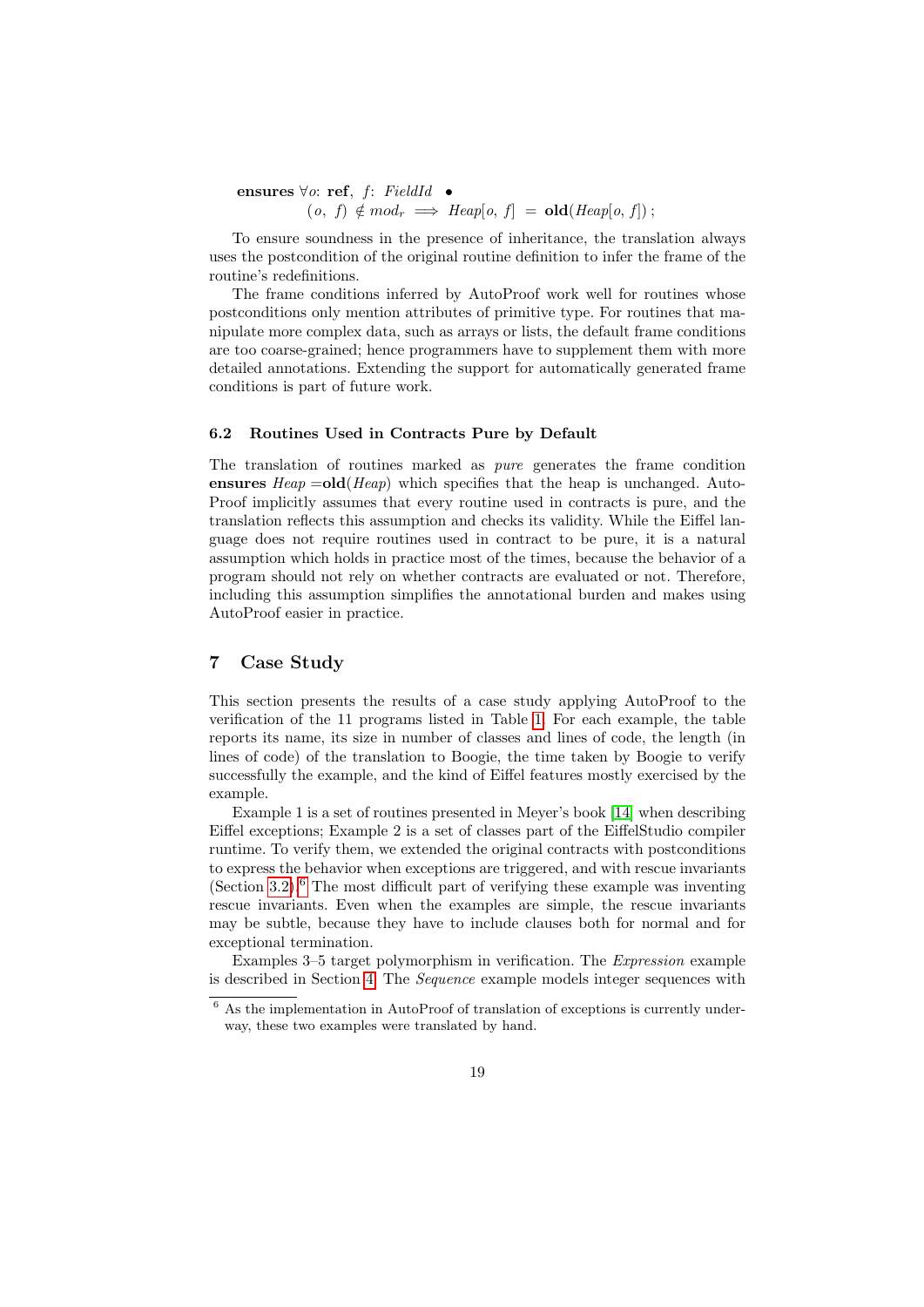|    | EXAMPLE NAME      |                             | CLASSES LOC EIFFEL | <b>LOC BOOGIE</b> | TIME S | FEATURE     |
|----|-------------------|-----------------------------|--------------------|-------------------|--------|-------------|
|    | 1. Textbook OOSC2 |                             | 106                | 481               | 2.33   | Exceptions  |
| 2. | Runtime ISE       |                             | 203                | 561               | 2.32   | Exceptions  |
| 3. | Expression        | 4                           | 134                | 752               | 2.11   | Inheritance |
| 4. | Sequence          | 5                           | 195                | 976               | 2.28   | Inheritance |
| 5. | Command           | 4                           | 99                 | 714               | 2.14   | Inheritance |
|    | 6. Formatter      | 3                           | 120                | 761               | 2.23   | Agents      |
|    | Archiver          | 4                           | 121                | 915               | 2.07   | Agents      |
| 8. | Calculator        | 3                           | 245                | 1426              | 9.73   | Agents      |
|    | 9. Cell / Recell  | 3                           | 154                | 905               | 2.09   | General     |
|    | 10. Counter       | $\mathcal{D}_{\mathcal{L}}$ | 97                 | 683               | 2.02   | General     |
|    | 11. Account       | $\mathcal{D}_{\mathcal{L}}$ | 120                | 669               | 2.04   | General     |
|    | Total             | 35                          | 1594               | 8843              | 31.36  |             |

<span id="page-19-1"></span>Table 1. Examples automatically verified with AutoProof

the deferred classes SEQUENCE, MONOTONE\_SEQUENCE, and STRICT\_ SEQUENCE, and their effective descendants ARITHMETIC\_SEQUENCE, and FIBONACCI\_SEQUENCE. The Command example implements the command design pattern [\[7\]](#page-21-14) with a deferred class COMMAND and effective descendants that augment the postcondition of COMMAND's deferred routine execute. The encoding of inheritance described in Section [4](#page-6-0) is accurate but it also significantly increases the size of the Boogie translation and correspondingly the time needed to handle it. Since a translation that takes dynamic types into account is not always necessary, we have introduced an option to have AutoProof translating contracts solely based on the static type of references. This speeds up verification in the most common cases, while still having the option to use the more complex encoding when necessary.

Examples 6–8 use agents and are the same examples as in [\[19\]](#page-21-8). The Formatter example illustrates the specification of functions taking agents as arguments; the Archiver example uses an agent with closed arguments; the *Calculator* example implements the command design pattern using agents rather than subclasses.

Examples 9–11 combine multiple features: a cell class that stores integer values; a counter that can be increased and decreased; a bank account class with clients. These examples demonstrate other features of the translation, such as the usage of default frame conditions.

The source code of the examples is available at [http://se.ethz.ch/people/](http://se.ethz.ch/people/tschannen/boogie2011_examples.zip) [tschannen/boogie2011\\_examples.zip](http://se.ethz.ch/people/tschannen/boogie2011_examples.zip). The experiments ran on a Windows 7 machine with a 2.71 GHz dual core Intel Pentium processor and 2GB of RAM.

# <span id="page-19-0"></span>8 Related Work

Tools such as  $ESC/Java$  [\[5\]](#page-21-1) and  $Spec \# [2]$  $Spec \# [2]$  have made considerable progress towards practical and automated functional verification. Spec $\#$  is an extension of C# with syntax to express preconditions, postconditions, class invariants, and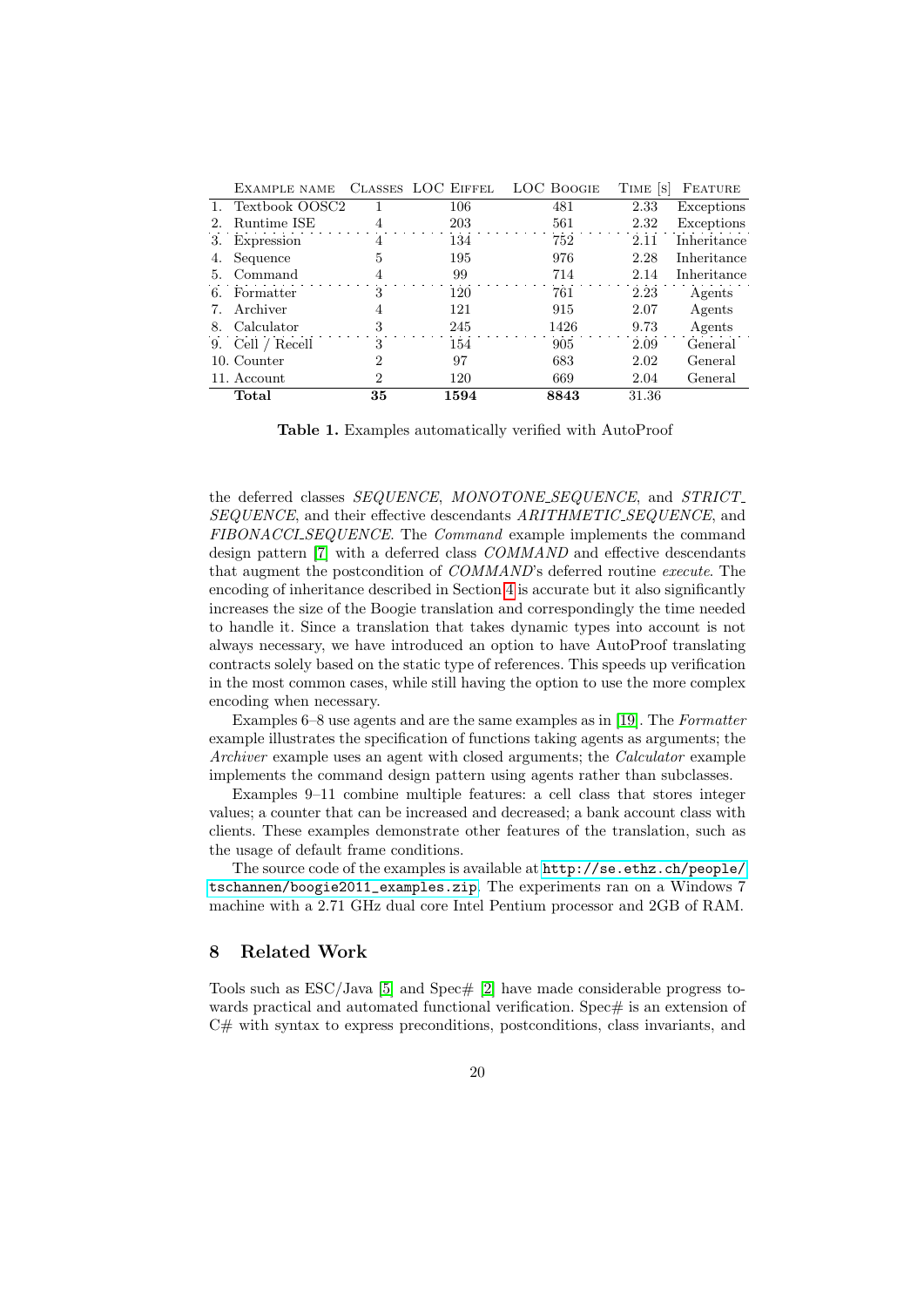non-null types. Spec $\#$  is also a verification environment that verifies Spec $\#$  programs by translating them to Boogie—also developed within the same project. Spec# works on significant examples, but it does not support every feature of  $C#$  (for example, delegates are not handled, and exceptions can only be checked at runtime). Spec# includes annotations to specify frame conditions, which make proofs easier but at the price of an additional annotational burden for developers. To ease the annotational overhead, Spec# adds a default frame condition that includes all attributes of the target object. This solution has the advantage that the frame can change with routine redefinitions to include attributes introduced in the subclasses. AutoProof follows a different approach and tries to rely on standard annotations whenever possible, which impacts on the programs that can be verified automatically.

Spec# has shown the advantages of using an intermediate language for verification. Other tools such as Dafny [\[11\]](#page-21-15) and Chalice [\[13\]](#page-21-16), and techniques based on Region Logic [\[1\]](#page-21-17), follow this approach, and they also rely on Boogie as intermediate language and verification back-end, in the same way as AutoProof does.

Separation logic [\[23\]](#page-22-4) is an extension of Hoare logic with connectives that define separation between regions of the heap, which provides an elegant approach to reasoning about programs with mutable data structures. Verification environments based on separation logic—such as jStar [\[4\]](#page-21-2) and VeriFast [\[8\]](#page-21-3)—can verify advanced features such as usages of the visitor, observer, and factory design patterns. On the other hand, writing separation logic annotations requires considerably more expertise than using standard contracts embedded in the programming language; this makes tools based on separation logic more challenging to use by practitioners.

In our previous work [\[26\]](#page-22-5), we have presented a verification tool that integrates static proofs and dynamic testing techniques.

# <span id="page-20-0"></span>9 Future Work

AutoProof is a component of EVE, the Eiffel Verification Environment, which combines different verification tools to exploit their synergies and provide a uniform and enhanced usage experience, with the ultimate goal of getting closer to the idea of "verification as a matter of course".

Future work will extend AutoProof and improve its integration with other verification tools in EVE. In particular, the design of a translation supporting the expressive model-based contracts [\[24\]](#page-22-6) is currently underway. Other aspects for improvements are a better inference mechanism for frame conditions and intermediate assertions (e.g., loop invariants [\[6\]](#page-21-18)); a support for interactive prover as an alternative to Boogie for the harder proofs; and a combination of AutoProof with the separation logic prover also part of EVE [\[28\]](#page-22-7).

Acknowledgments. This work has been partially funded by the SNF grant LSAT (200020-134974) and by the Hasler foundation on related projects. A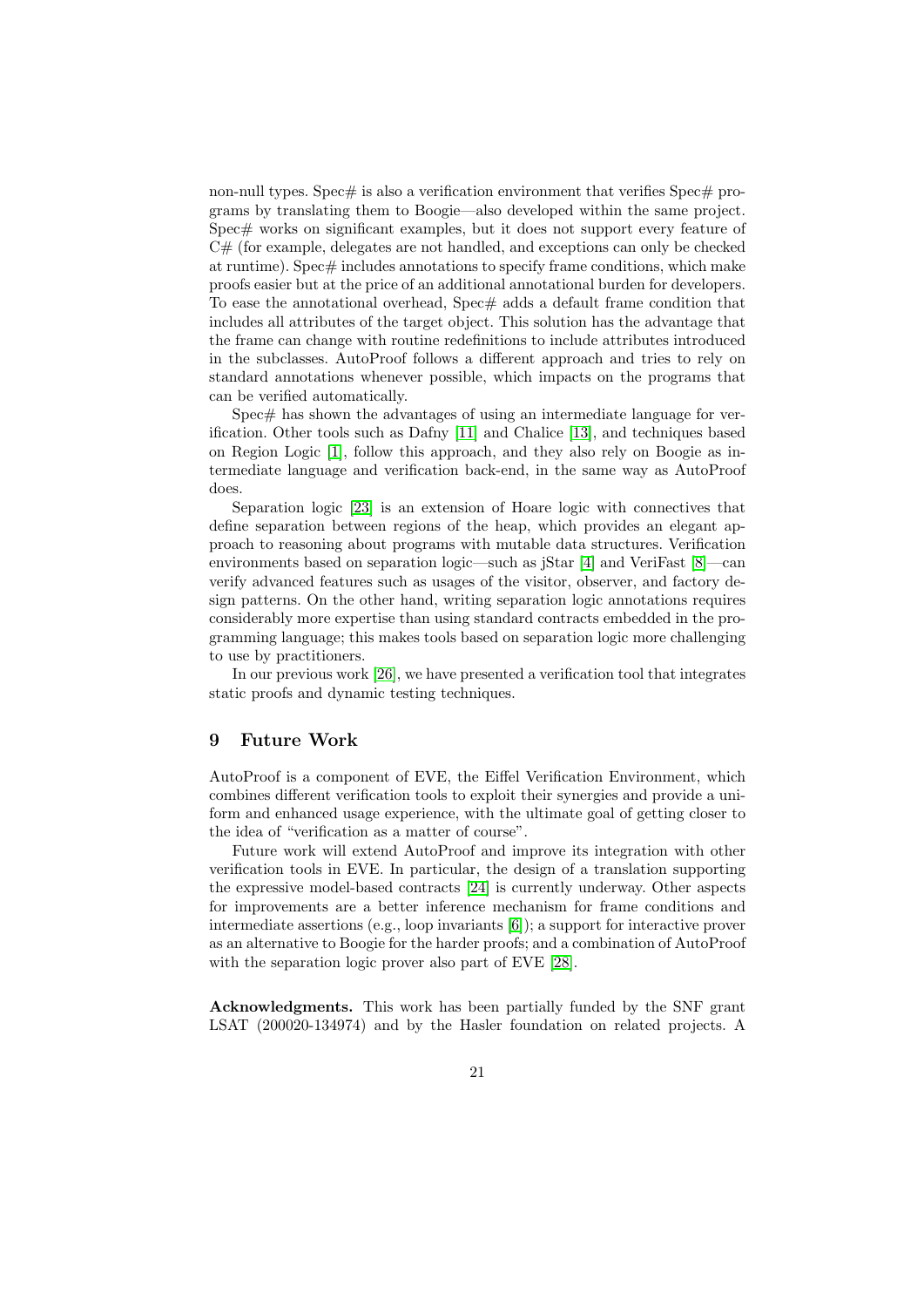preliminary version of this work has been presented at the First International Workshop on Intermediate Verification Languages (Boogie'11), held in Wrocław, Poland, in August 2011 and is available as technical report [\[27\]](#page-22-8).

# References

- <span id="page-21-17"></span>1. A. Banerjee, D. A. Naumann, and S. Rosenberg. Regional logic for local reasoning about global invariants. In In European Conference on Object Oriented Programming, ECOOP. Springer-Verlag, 2008.
- <span id="page-21-0"></span>2. M. Barnett, K. R. M. Leino, and W. Schulte. The Spec# Programming System: An Overview. In *CASSIS*, volume 3362 of *LNCS*, pages 49–69. Springer, 2004.
- <span id="page-21-9"></span>3. A. Darvas and K. R. M. Leino. Practical reasoning about invocations and implementations of pure methods. In FASE, LNCS. Springer-Verlag, 2007.
- <span id="page-21-2"></span>4. D. Distefano and M. J. Parkinson. jStar: Towards Practical Verification for Java. In Proceedings of OOPSLA, pages 213–226, 2008.
- <span id="page-21-1"></span>5. C. Flanagan, K. R. M. Leino, M. Lillibridge, G. Nelson, J. B. Saxe, and R. Stata. Extended static checking for Java. In PLDI, pages 234–245. ACM, 2002.
- <span id="page-21-18"></span>6. C. A. Furia and B. Meyer. Inferring loop invariants using postconditions. In Fields of Logic and Computation, volume 6300 of Lecture Notes in Computer Science, pages 277–300. Springer, 2010.
- <span id="page-21-14"></span>7. E. Gamma, R. Helm, R. Johnson, and J. Vlissides. Design Patterns: Elements of Reusable Object-Oriented Software. Addison Wesley, 1994.
- <span id="page-21-3"></span>8. B. Jacobs, J. Smans, and F. Piessens. A quick tour of the VeriFast program verifier. In Proceedings of APLAS 2010, 2010.
- <span id="page-21-11"></span>9. G. T. Leavens, K. R. M. Leino, and P. Müller. Specification and verification challenges for sequential object-oriented programs. Formal Aspects of Computing, 19(2):159–189, 2007.
- <span id="page-21-4"></span>10. K. R. M. Leino. This is Boogie 2. Technical report, Microsoft Research, 2008.
- <span id="page-21-15"></span>11. K. R. M. Leino. Dafny: an automatic program verifier for functional correctness. In Proceedings of the 16th international conference on Logic for programming, artificial intelligence, and reasoning, LPAR-16, pages 348–370. Springer-Verlag, 2010.
- <span id="page-21-10"></span>12. K. R. M. Leino and P. M¨uller. Verification of equivalent-results methods. In ESOP, volume 4960 of LNCS, pages 307–321. Springer-Verlag, 2008.
- <span id="page-21-16"></span>13. K. R. M. Leino and P. M¨uller. A basis for verifying multi-threaded programs. In Proceedings of the 18th European Symposium on Programming Languages and Systems, ESOP '09, pages 378–393. Springer-Verlag, 2009.
- <span id="page-21-13"></span>14. B. Meyer. Object-Oriented Software Construction. Prentice Hall, second edition, 1997.
- <span id="page-21-7"></span>15. P. Müller. Modular Specification and Verification of Object-Oriented Programs, volume 2262 of LNCS. Springer-Verlag, 2002.
- <span id="page-21-5"></span>16. P. Müller and M. Nordio. Proof-transforming compilation of programs with abrupt termination. In SAVCBS '07: Proceedings of the 2007 conference on Specification and verification of component-based systems, pages 39–46, 2007.
- <span id="page-21-6"></span>17. M. Nordio. Proofs and Proof Transformations for Object-Oriented Programs. PhD thesis, ETH Zurich, Switzerland, 2009.
- <span id="page-21-12"></span>18. M. Nordio, C. Calcagno, B. Meyer, and P. Müller. Reasoning about Function Objects. Technical Report 615, ETH Zurich, 2008.
- <span id="page-21-8"></span>19. M. Nordio, C. Calcagno, B. Meyer, P. Müller, and J. Tschannen. Reasoning about Function Objects. In Proceedings of TOOLS-EUROPE, LNCS, pages 79–96. Springer, 2010.